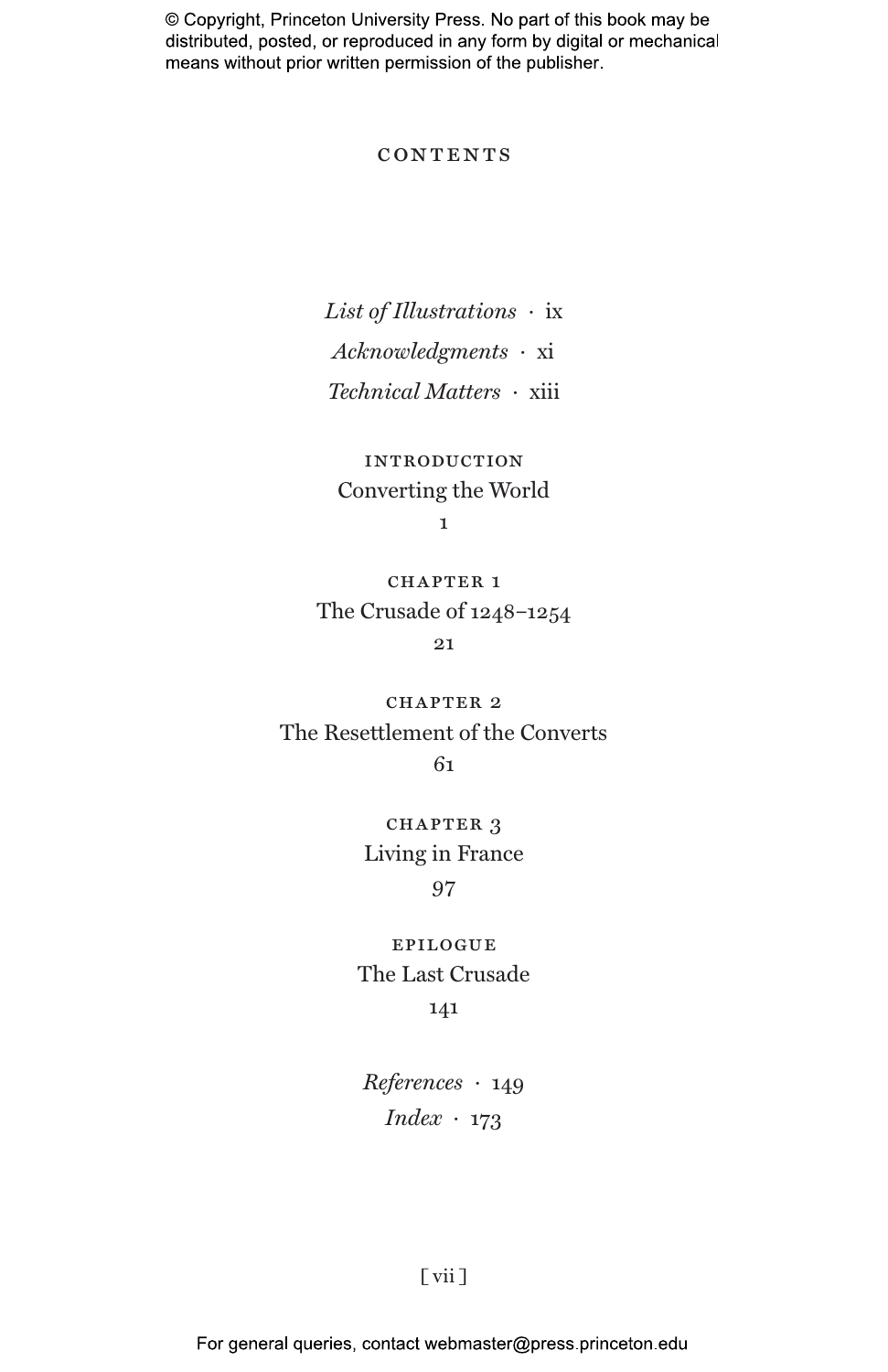#### Introduction

# Converting the World

SINCE THE ANTIQUARIANS of the sixteenth and seventeenth centuries established the scholarly rules and conventions that govern the professional study of the past, historians have put an enormous amount of effort into investigating the Crusades.1 Many aspects of the Crusade experience, however, remain underexplored. Despite a few valuable studies, conversion is one of the more neglected topics. Interested, as I have long been, in the Crusades of the French king Louis IX, who reigned from 1226 to 1270, I have returned frequently to the relevant sources in order to see what more can be learned about his two exceedingly wellplanned and yet, from the point of view of his Christian contemporaries, disappointing expeditions of 1248–1254 and 1270. The specific aspect scrutinized in this book is the king's program for the conversion of Muslims, which incorporated, because of

1. Florida State College at Jacksonville professor Andrew Holt's blog assembles the views of a large number of leading historians of the Crusades, whom he invited to identify the most important books on the subject. Taken together, this has turned out to be one of the more comprehensive and by far the most engrossing review of crusade literature presently available: https://apholt.com/2017/07 /27/historians-rank-the-most-important-books-on-the-crusades/. See also Jonathan Phillips, Thomas F. Madden, Marcus Bull, and Andrew Jotischky, eds., *The Cambridge History of the Crusades* (Cambridge, UK: Cambridge University Press, forthcoming).

# [ 1 ]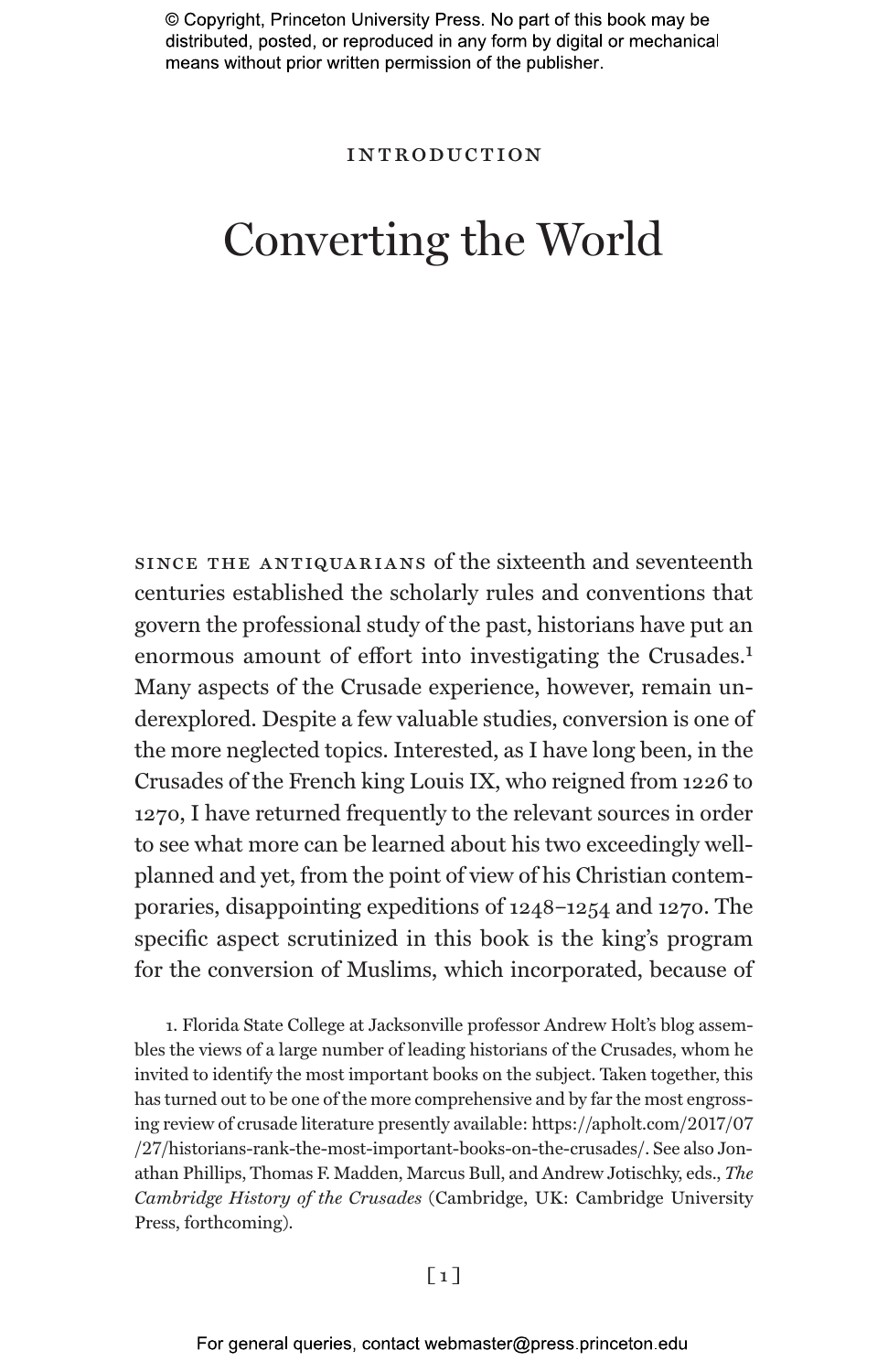# [ 2 ] Introduction

circumstances, a small number of pagan refugees as well. This was part of a complex of conversionary impulses long associated with Louis IX. There are notable differences among his various efforts, but there are also remarkable parallels and similarities. I shall first be summarizing for the reader these other, betterinvestigated endeavors, as well as some related developments in the thirteenth century, in order to set the scene for the king's attempts to bring Muslims and pagans to the Catholic faith.

Before doing so, I want to acknowledge that in order to fill in gaps in the story of the king's project, I have sometimes had to press the evidence hard. However, I do acknowledge explicitly which assertions are only possibilities or plausibilities, and I have tried to avoid introducing statements as potentially true and then presuming them to be true thereafter. Rather, I have hypothesized in the manner, "if this is the case, then such-andsuch should follow." Often enough, hypotheses without direct proof have generated conclusions for which I believe the evidence is compelling. In any case, I hope this explanation of my approach encourages an open-minded reading of the reconstruction of events presented in this book.

In general, the policies and programs that Louis IX instituted to encourage conversions—in particular those targeting dissenting Christians, notorious sinners (prostitutes and manifest usurers being two such groups according to medieval moral thought), and Jews—had a very hard edge to them. In order for them to reconcile with him, the king demanded the converts' full renunciation of the beliefs and practices that defined their fallen state. The transformation of Christian dissidents into faithful Catholics was primarily a task for the ecclesiastical authorities. The effort had come to have an urgency about it in the late twelfth and thirteenth centuries, in large part because clerical elites claimed that heresy had long been spreading and would continue to do so unless rigorous means were employed to arrest its extension and, indeed, to extirpate it as a whole. These percep-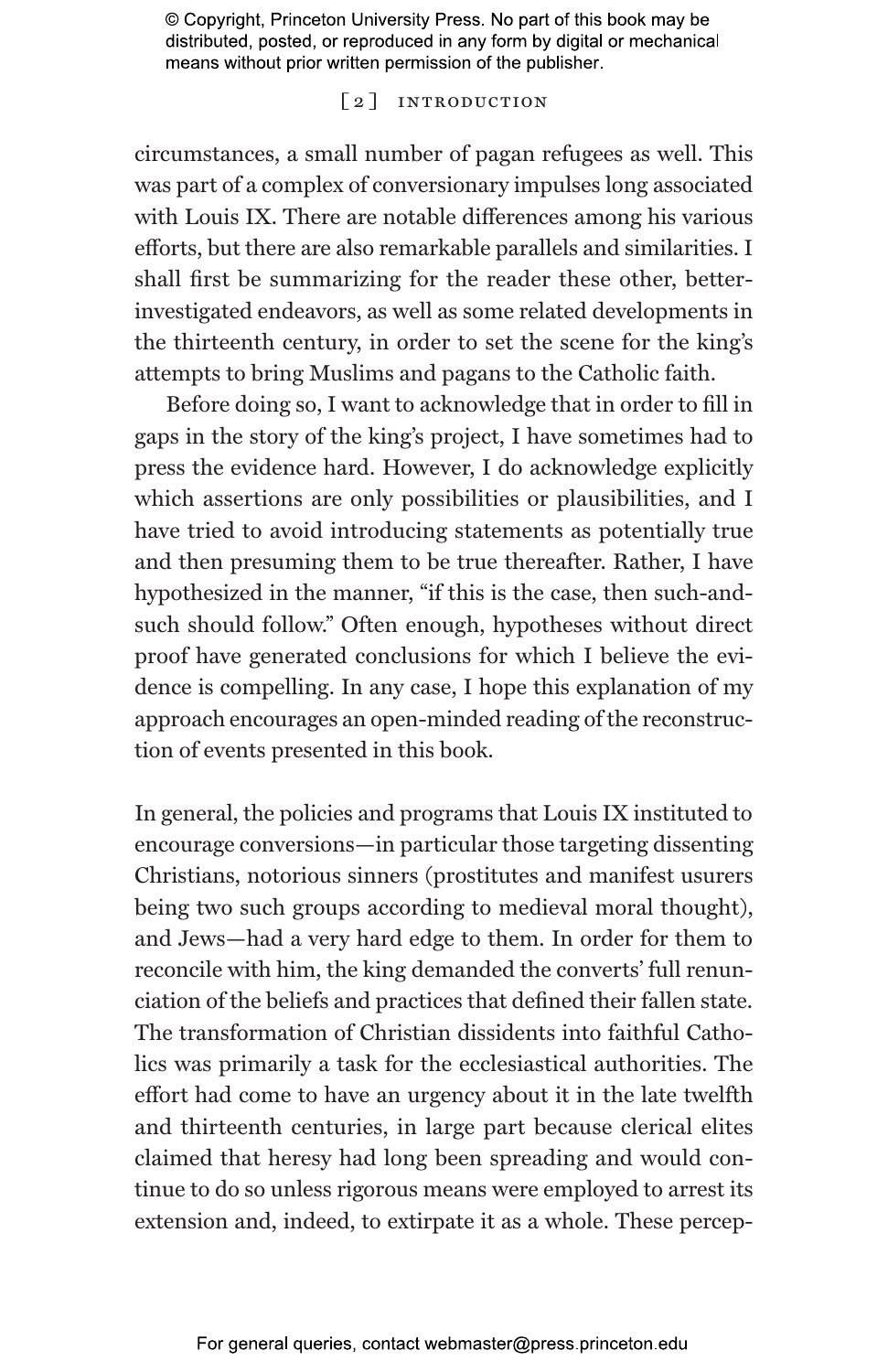CONVERTING THE WORLD  $\begin{bmatrix} 3 \end{bmatrix}$ 

tions and their consequences constitute an almost classic theme in the scholarship; historians such as Robert Moore and Malcolm Lambert have treated them with great sensitivity.<sup>2</sup>

Some scholars do not think the nature and extent of the threat to Catholic orthodoxy was as serious as contemporary churchmen believed.3 Yet, however misguided the clerics may have been, they made it their mission to find and expose heresy. They did so eventually (in the mid-1230s) by the implementation of inquisitions of heretical depravity. These became the principal mode of ferreting out religious difference among baptized Christians. The crown, in the reign of Louis IX, fully embraced the mission "with all thankful support."4 The goal of these inquisitions was conversion, securing the return of contrite dissidents to the Catholic fold. Yet sometimes the inquisitors failed to achieve their goal. Contumacious heretics not only put their own salvation at risk, the orthodox observed, but could also lead other Christians astray and jeopardize their chance to enter into Paradise.<sup>5</sup> In cases of contumacy, clergy turned to secular authorities for assistance. Clerics could not impose capital punishment in such instances because the church abhorred blood ("ecclesia

2. Robert Moore, *The Origins of European Dissent* (New York: Blackwell, 1985); Malcolm Lambert, *Medieval Heresy: Popular Movements from the Gregorian Reform to the Reformation*, 3rd ed. (Oxford: Blackwell, 2002). See also Christine Ames, *Medieval Heresies: Christianity, Judaism, and Islam* (New York: Cambridge University Press, 2015). On Moore's views, see the respectful but nonetheless critical assessment in John Arnold, "Persecution and Power in Medieval Europe: *The Formation of a Persecuting Society*, by R. I. Moore," *American Historical Review* 123 (2018): 165–74.

3. Mark Pegg, *The Corruption of Angels: The Great Inquisition of 1245–1246* (Princeton, NJ: Princeton University Press, 2001).

4. William of Chartres, "On the Life and Deeds of Louis, King of the Franks of Famous Memory, and on the Miracles That Declare His Sanctity," in *The Sanctity of Louis IX: Early Lives of Saint Louis by Geoffrey of Beaulieu and William of Chartres*, ed. M. Cecilia Gaposchkin and Sean Field (Ithaca, NY: Cornell University Press, 2014), 142, paragraph 19.

5. Jacques Le Goff, *Saint Louis* (Paris: Gallimard, 1996), 58–59, 785–88; William Chester Jordan, *Louis IX and the Challenge of the Crusade: A Study in Rulership* (Princeton, NJ: Princeton University Press, 1979), 157–58.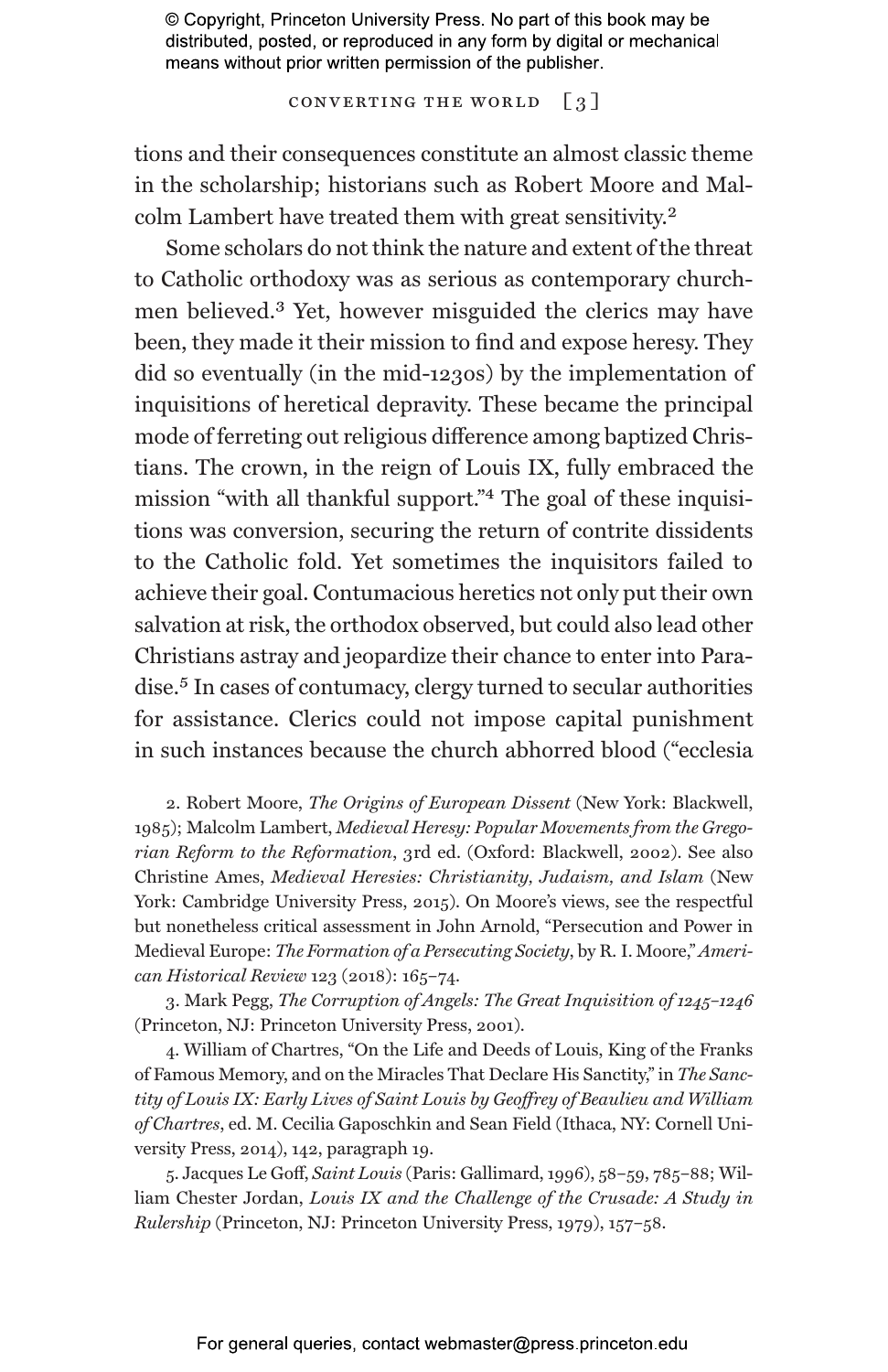[4] INTRODUCTION

abhorret a sanguine"). Instead, they "relaxed" (delivered) contumacious heretics into the hands of secular rulers for execution, typically by burning.6

As to prostitutes, Louis IX articulated policies of social segregation piecemeal before 1254 and more comprehensively thereafter, expelling them to the peripheries of towns and away from main roads and holy places, threatening the loss of their goods if they violated these directives, and criminalizing the actions of people who leased them dwellings too near the prohibited spaces. He expected these measures to motivate them to abandon their profession.7 With the king's support, the bishop of Paris, William of Auvergne (d. 1249), provided group housing in the city and financial support for those who promised to reform themselves and live quasi-monastic lives. This meant also furnishing religious instruction and the necessary endowments to sustain the women over the years.<sup>8</sup> The temporary relief from financial vulnerability, often a key factor in taking up sex work,<sup>9</sup> offered some repentant prostitutes the opportunity to reenter society and to marry.10 For others, it allowed for the possibility of later professing at a genuine monastic house, taking their conversion to a higher stage.<sup>11</sup> The king's and similar other programs subjected the women temporarily or permanently to the stringent disci-

6. Edward Peters, *Inquisition* (Berkeley: University of California Press, 1988), 50–51 and 68–72.

7. Keiko Nowacka, "Persecution, Marginalization, or Tolerance: Prostitutes in Thirteenth-Century Parisian Society," in *Difference and Identity in Francia and Medieval France*, ed. Meredith Cohen and Justine Firnhaber-Baker (Farnham, UK: Ashgate, 2010), 185-86 and 190-91.

8. William Chester Jordan, *Men at the Center: Redemptive Governance under Louis IX* (Budapest: Central European University Press, 2012), 90; Jordan, *Challenge of the Crusade*, 188–89; Le Goff, *Saint Louis*, 218–19, 292, 400.

9. Nowacka, "Persecution, Marginalization, or Tolerance," 181–82.

10. Nowacka, "Persecution, Marginalization, or Tolerance," 190–91.

11. Nowacka, "Persecution, Marginalization, or Tolerance," 190; Joëlle Rollo-Koster, "From Prostitutes to Brides of Christ: The Avignonese *Repenties* in the Late Middle Ages," *Journal of Medieval and Early Modern Studies* 32 (2002): 115.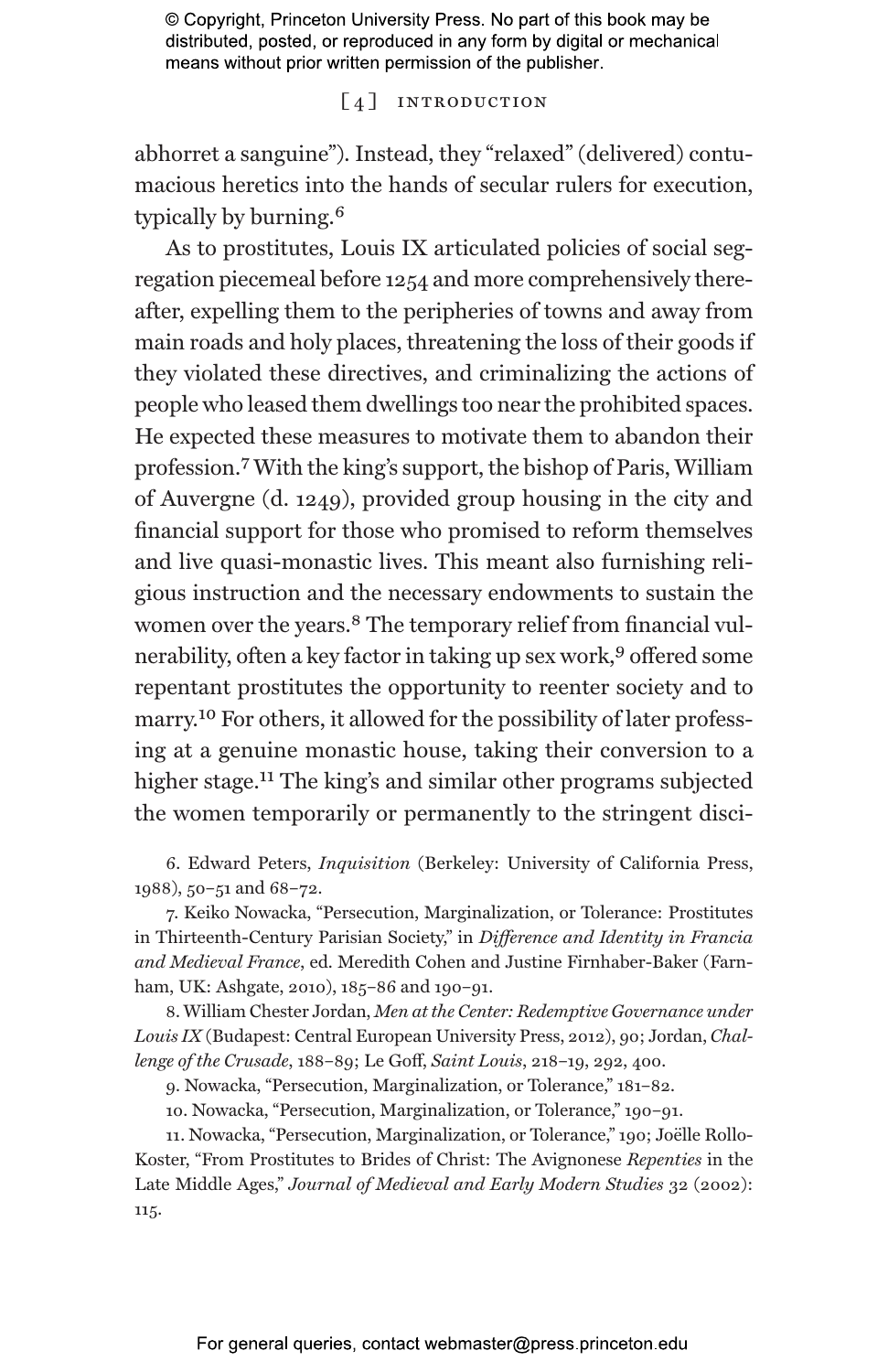CONVERTING THE WORLD  $\lceil 5 \rceil$ 

pline of the church and secular authorities in the communal housing furnished to them. This may not have been to their liking, but authorities had not forced the women (by contemporary understandings of force) to take up residence. Over time, though, some of them may have chafed under the discipline and come to rue their choice.

Usurers, as remarked, also attracted the king's attention. He and his mother, Blanche of Castile, as regent, prohibited lending at interest in a series of pronouncements, the centerpiece of which was the Ordinance of Melun of 1230.<sup>12</sup> Moreover, Louis IX took extraordinary measures to follow up on the prohibition and eradicate usurious practices.13 The goal, expressed in language drawn from Ephesians 4:28, was for the usurers to give up traditional moneylending and "live by the honest work of their own hands," not, as the criticism went, by mulcting poor people in distress by means of high-interest consumption loans.14 Jews were the principal focus of the anti-usury campaign because of their prominence as moneylenders in the lower reaches of the consumer credit market.15 In time, despite manifest subterfuges and clandestine practices, the campaign drastically reduced usurers' profits, causing widespread pauperization.16 It is not clear that any immediate occupational shift improved the financial situation for Jews, however, since other than moneylending, they were restricted to producing goods for the small market of their coreligionists.17

As dissenters from the Christian faith, the Jews also stimulated the king's interest in other aspects of moral reform and, of

<sup>12.</sup> William Chester Jordan, *The French Monarchy and the Jews from Philip Augustus to the Last Capetians* (Philadelphia: University of Pennsylvania Press, 1989), 131–32.

<sup>13.</sup> Jordan, *French Monarchy and the Jews*, 132.

<sup>14.</sup> Jordan, *Challenge of the Crusade*, 154–55 n. 15.

<sup>15.</sup> Jordan, *French Monarchy and the Jews*, 26–29.

<sup>16.</sup> Jordan, *French Monarchy and the Jews*, 154–76.

<sup>17.</sup> Jordan, *French Monarchy and the Jews*, 148–49.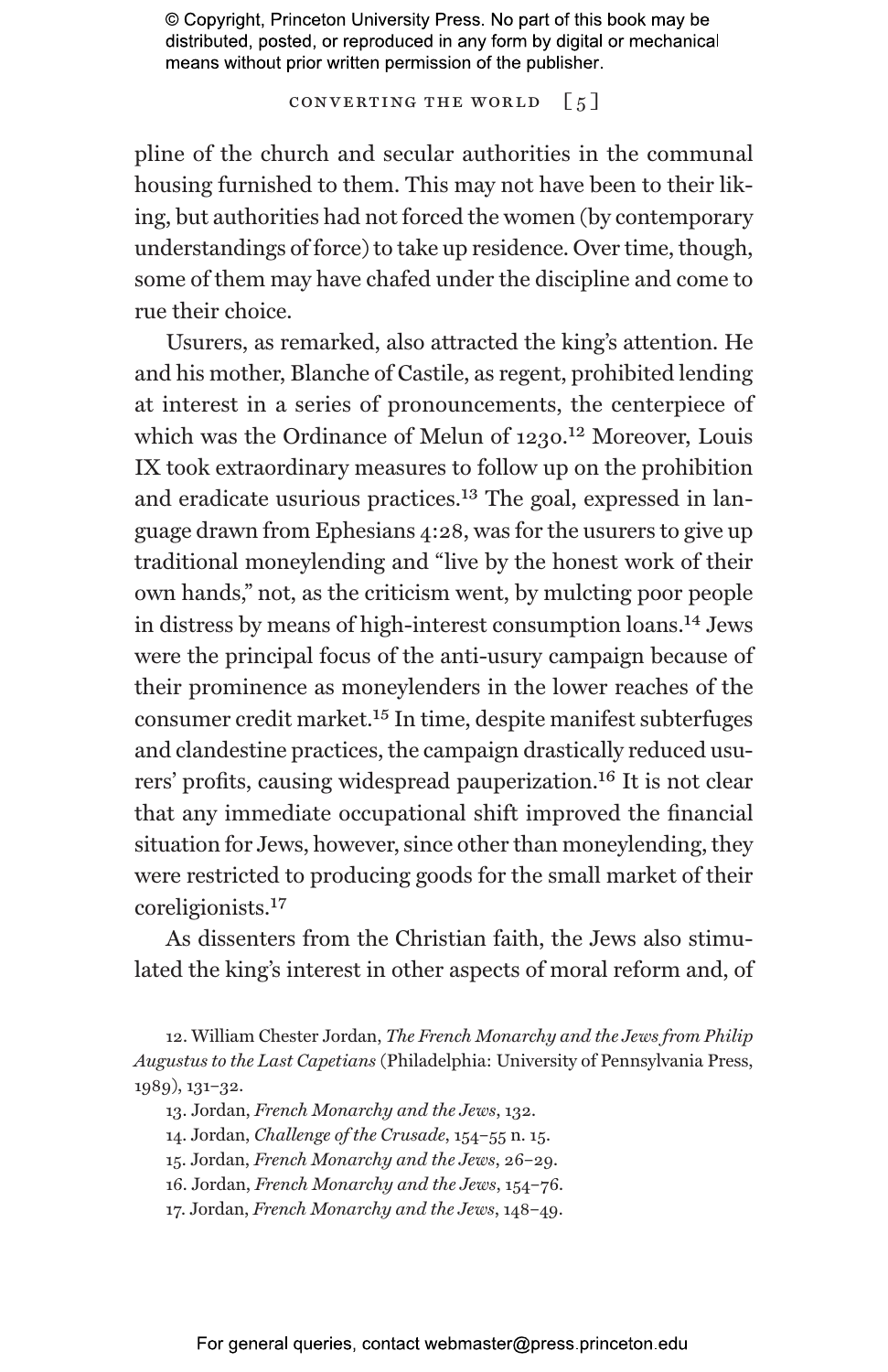#### [ 6 ] Introduction

course, in *religious* conversion.18 To turn this interest into reality, he imposed a whole range of crippling disabilities on them. For example, at his command his officials consigned hundreds of copies of the Talmud to destruction by burning, the justification being that it contained passages that appeared to insult Jesus and the Virgin Mary and taught doctrines that deviated from those of the written Torah or Old Testament.19 A series of orders preserved for Normandy for 1235 show that Louis IX also forbade Jews to go to brothels or to prostitutes who were working independently. He limited their access to taverns in an evident effort to cut down on drunkenness and contact with Christians, though he mitigated this last prohibition slightly; travelers who needed to rest overnight in a tavern that doubled as an inn might do so. Nevertheless, the suspicion of "negative outcomes," if there were too many occasions for proximity between Jews and Christians, was unrelieved, as the Norman evidence also reveals. The king particularly charged Jews to dismiss Christian servants in their employ who had been excommunicated and who thus might have their animus for the church reinforced by Jewish expressions of hatred for Christianity.20

There is no doubt that the restrictions detailed above extended beyond Normandy. Moreover, in the culmination of its program in the 1250s and 1260s, the government obliged individual Jews everywhere in the kingdom to wear distinguishing signs on their clothing and to endure sermons preached in their synagogues and in Christian spaces—the Dominican convent in Paris, even the royal palace in the capital—urging them to aban-

18. Juliette Sibon, *Les juifs au temps de saint Louis* (Paris: Albin Michel, 2017), 22–64.

19. Jordan, *French Monarchy and the Jews*, 137–41; William Chester Jordan, "Marian Devotion and the Talmud Trial of 1240," in *Religionsgespräche im Mittelalter*, ed. Bernard Lewis and Friedrich Niewöhner (Wiesbaden: Harrassowitz, 1992), 61–76.

20. For a discussion of the Norman directives, see Jordan, *French Monarchy and the Jews*, 135.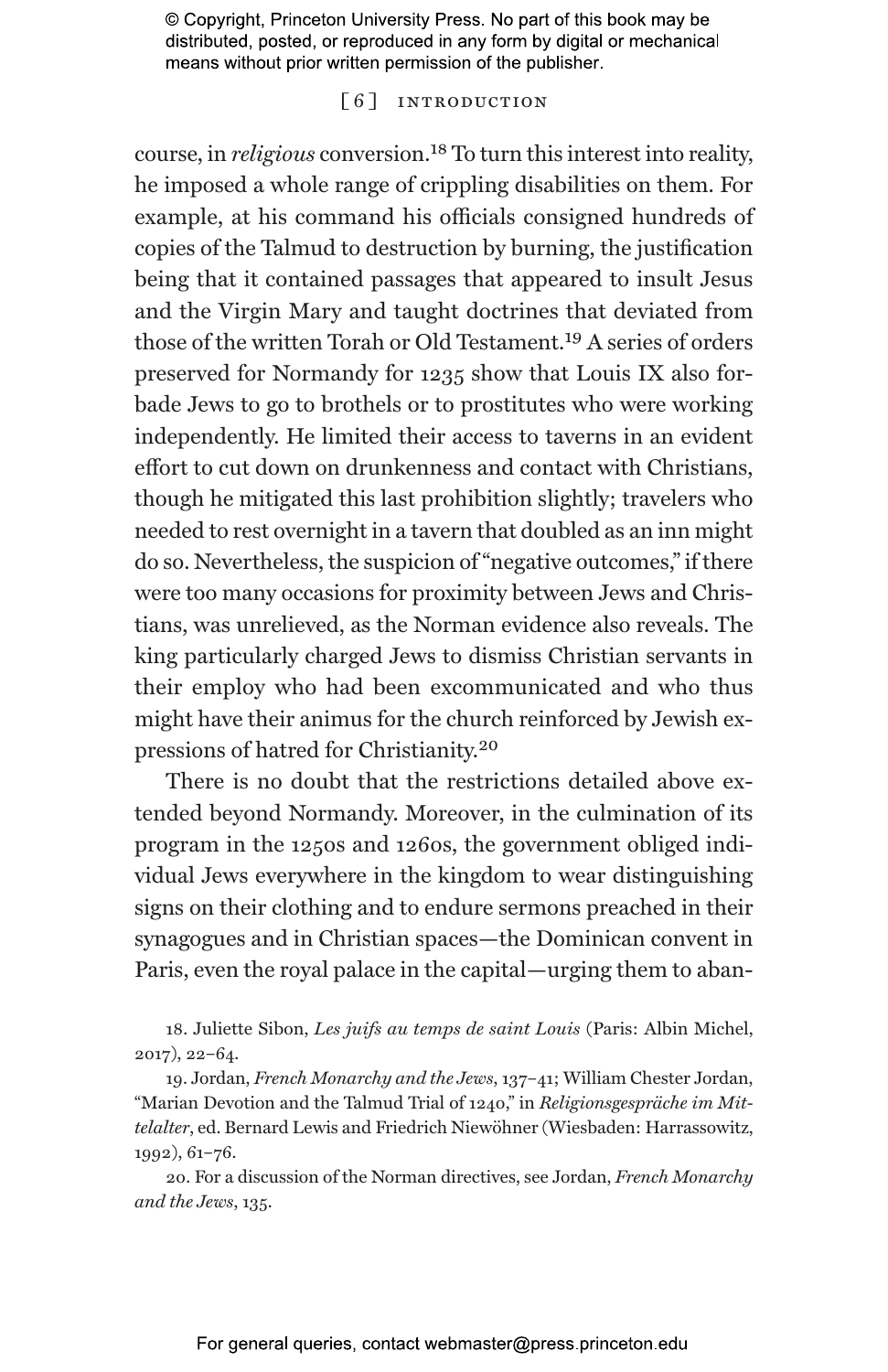CONVERTING THE WORLD  $\lceil 7 \rceil$ 

don Judaism for Christianity.21 None of these measures, illiberal as they may now appear, constituted force in the dominant contemporary moral calculus governing permissible incentives to convert.22 Yet, there were also less-disciplinary inducements. These included the patronage that came with royal and aristocratic sponsorship at baptism and yearly pensions for the new Christians.23

The groups mentioned above do not exhaust the objects of Louis IX's or his contemporaries' concerns. The impulse in the thirteenth century was to convert—"to christianize and evangelize," in Geraldine Heng's words—the whole world.24 It was to convert every part of it to a purity of devotion and, indeed, of moral living, as contemporary Catholics understood it. The hopes and strategies that emerged out of this impulse have stimulated a good deal of sophisticated scholarship. Some episodes are particularly vivid indicators of this totalizing vision. Although there are undoubtedly more that are worth addressing than those discussed here, I will concentrate on a small handful that are most directly relevant to the current study. These include the rise of the friars and the *béguines*, the eschatological and apocalyptical movements and discussions common in the period, the reform program of the Fourth Lateran Council and later church councils, the striking efflorescence of relic devotion, and the crusading enterprise itself. I do not attempt to offer comprehensive reviews of these issues in the pages of this introduction or to

21. Jordan, *French Monarchy and the Jews*, 149–50, 160, and 163. To the sources cited there, add "Notes sur quelques manuscrits du Musée britannique," ed. Léopold Delisle, *Mémoires de la Société de l'histoire de Paris et de l'Ile de France* 4 (1877): 189.

22. Sibon, *Juifs au temps de saint Louis*, 32–33.

23. Jordan, *French Monarchy and the Jews*, 128–50.

24. Geraldine Heng, *The Invention of Race in the European Middle Ages* (Cambridge, UK: Cambridge University Press, 2018), 304 (see also 50–51 nn. 31–32).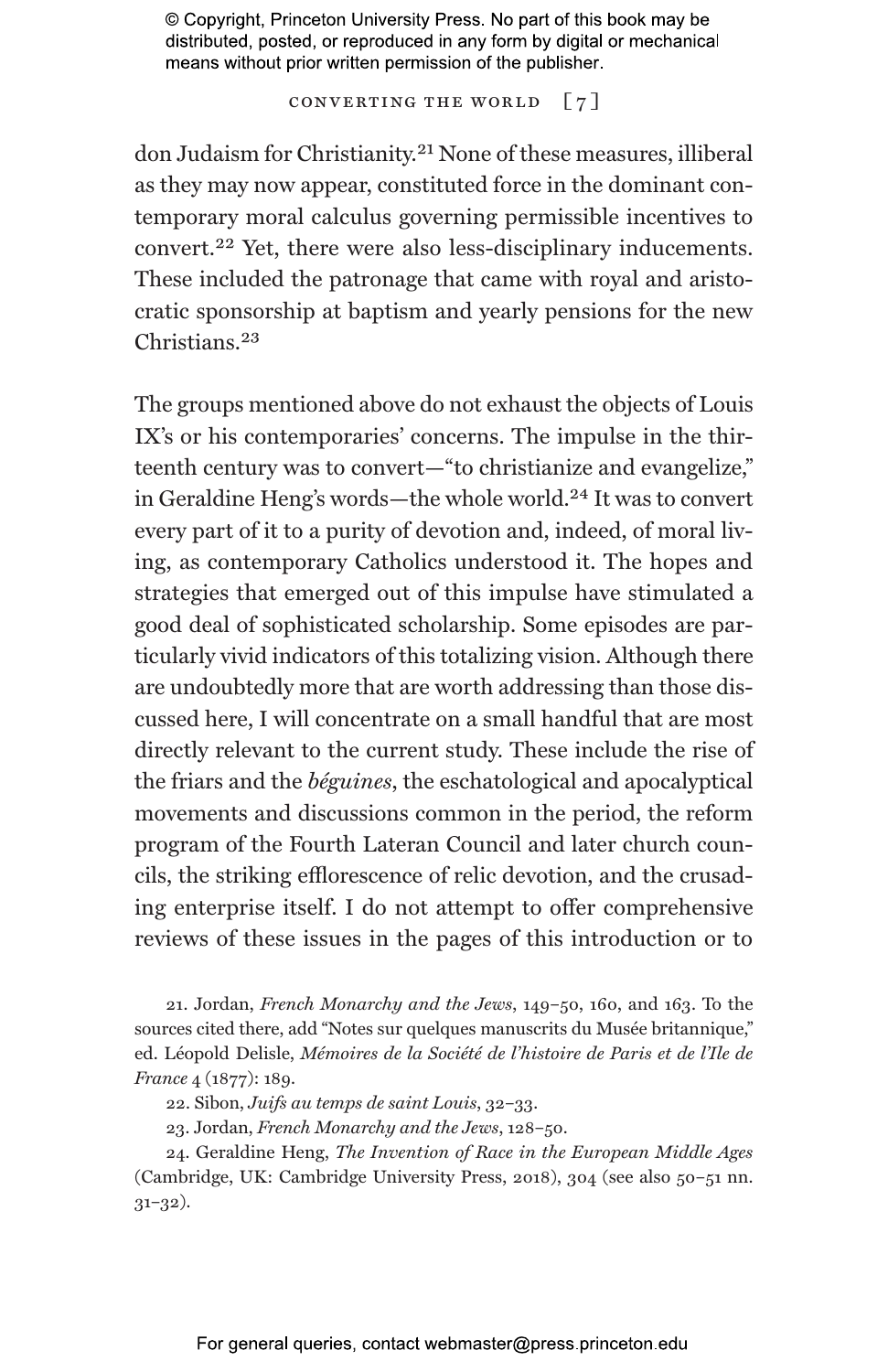[ 8 ] Introduction

pretend that they are not themselves interrelated, but I hope to provide sufficient background to situate readers and deepen the story told in the chapters that follow.

Even if churchmen exaggerated the threat of religious dissent, the array of ecclesiastical and political reactions to the reputed danger had a transformative effect on Christian society. In the first instance, it appeared to justify a resort to violence for its suppression in the Albigensian Crusade (1209–1229), a precedent of immense importance and long-lasting impact.25 In addition, as we have already seen, the threat churchmen imagined gave rise to the inquisitions of heretical depravity in the aftermath of the war. Another reaction, the one I shall be stressing, was the growth of preaching by men of evangelical disposition, whose aim was the spread of true doctrine and enforcement of the proper performance of the Christian life in a way that would challenge and ultimately nullify popular and potentially heretical criticisms of the basic practices of the church.26

Not all of the groups that one associates with this antiheretical outpouring escaped the suspicion of heterodoxy themselves. The Humiliati, for example, endeavored to live what they took to

25. Mark Pegg, *A Most Holy War: The Albigensian Crusade and the Battle for Christendom* (New York: Oxford University Press, 2008); Christine Ames, *Righteous Persecution: Inquisition, Dominicans, and Christianity in the Middle Ages* (Philadelphia: University of Pennsylvania Press, 2009); James Given, *Inquisition and Medieval Society: Power, Discipline, and Resistance in Languedoc* (Ithaca, NY: Cornell University Press, 1997); Lucy Sackville, *Heresy and Heretics in the Thirteenth Century: The Textual Representations* (York: York Medieval Press, 2011); Peter Diehl, "Overcoming Reluctance to Prosecute Heresy in Thirteenth-Century Italy," in *Christendom and Its Discontents: Exclusion, Persecution, and Rebellion, 1000–1500*, ed. Scott Waugh and Peter Diehl, 47–66 (Cambridge, UK: Cambridge University Press, 1996); James Given, "Social Stress, Social Strain, and the Inquisitors of Medieval Languedoc," in Waugh and Diehl, *Christendom and Its Discontents*, 67–85.

26. Jeannine Horowitz, "Popular Preaching in the Thirteenth Century: Rhetoric in the Fight against Heresy," *Medieval Sermon Studies*, 60 (2016): 62–76; Sackville, *Heresy and Heretics*, 41–87.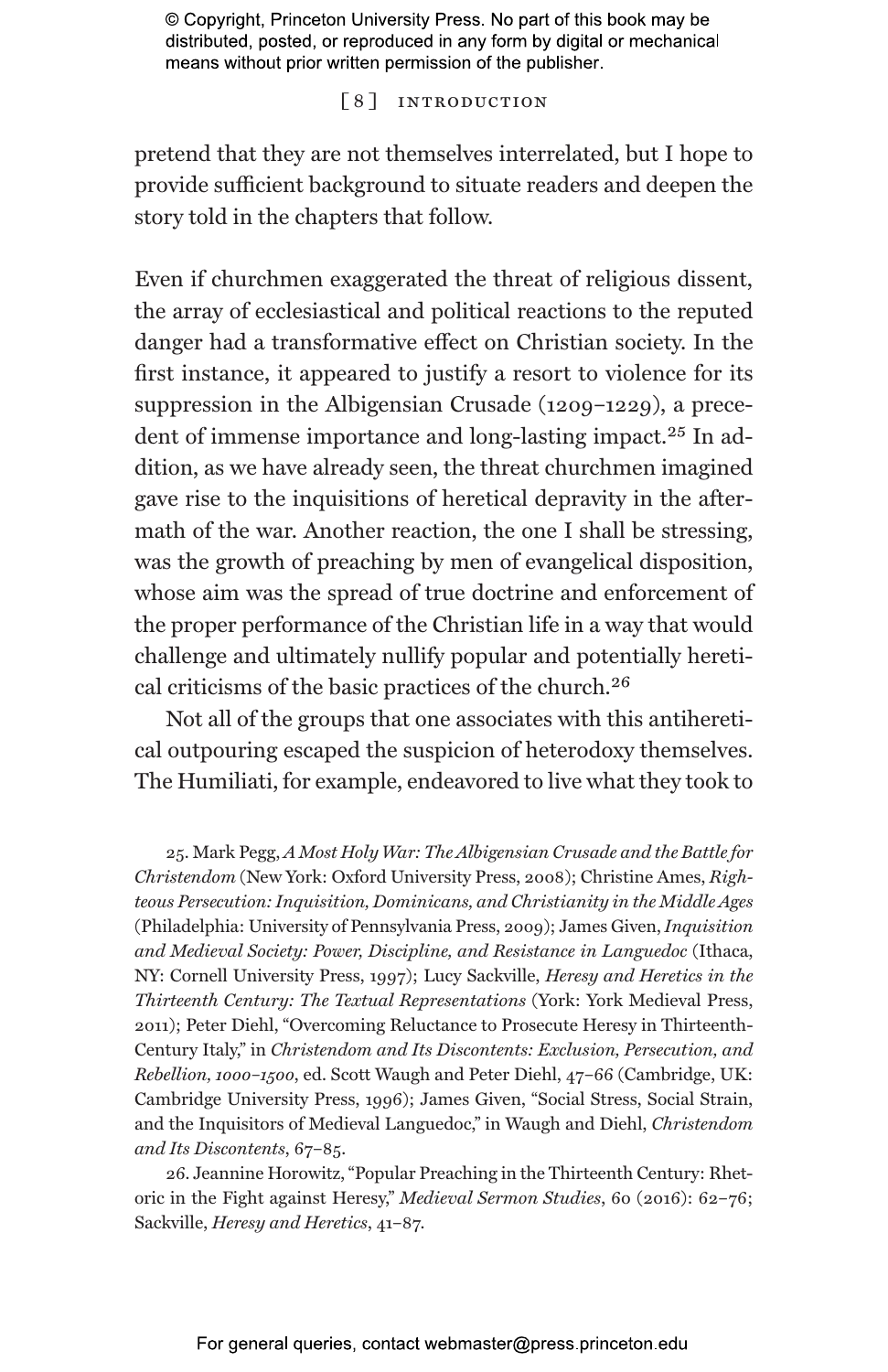CONVERTING THE WORLD  $\lceil 9 \rceil$ 

be the simple gospel life implicit in the name they bore.<sup>27</sup> Their endowed fraternal communities were patterned on the coenobitic life, accepted a hierarchy of internal discipline, and gave a nod to episcopal oversight. However, their insistence on preaching, though many were laypeople, got them into trouble with bishops. They responded to criticisms by means of strategic compromises in ways that ultimately allowed them to survive and to carry out their missionary tasks, but not everyone was convinced. Nevertheless, their communities satisfied many of the critics, including the popes. Louis IX of France, on the contrary, while clearly sharing many of their values, was suspicious of the Humiliati and refused to endow houses for them in France or even to let them expand there from Italy.28

The king's reason may relate to another group, called loosely Waldensians. Although the scholarship on this group/movement has been characterized by skepticism, as Peter Biller has nicely mapped,29 a few matters seem certain, at least to me. The Waldensians shared the missionary zeal of the Humiliati and other contemporary or near-contemporary groups, but were divided about making strategic concessions to the demands of the institutional church, such as promising to preach only with episcopal licenses. Their name possibly stems from a merchant, Valdès or Waldo of Lyon, who renounced his wealth and assumed the garb and behavior of a poor holy man. Inspired by his example, the Waldensians preached a gospel of renunciation of worldly possessions. Many also appear to have begun to challenge the priesthood's authority and, following from this, to attack the sacramental system. Those Waldensians who were willing to submit

27. Frances Andrews, *The Early Humiliati* (Cambridge, UK: Cambridge University Press, 1999).

28. William Chester Jordan, "Louis IX: Preaching to Franciscan and Dominican Brothers and Nuns," in *Defenders and Critics of Franciscan Life: Essays in Honor of John V. Fleming*, ed. Michael Cusato and Guy Geltner (Leiden: Brill, 2009), 224–25.

29. Peter Biller, "Goodbye to Waldensianism?," *Past & Present* 192 (2006): 3–33.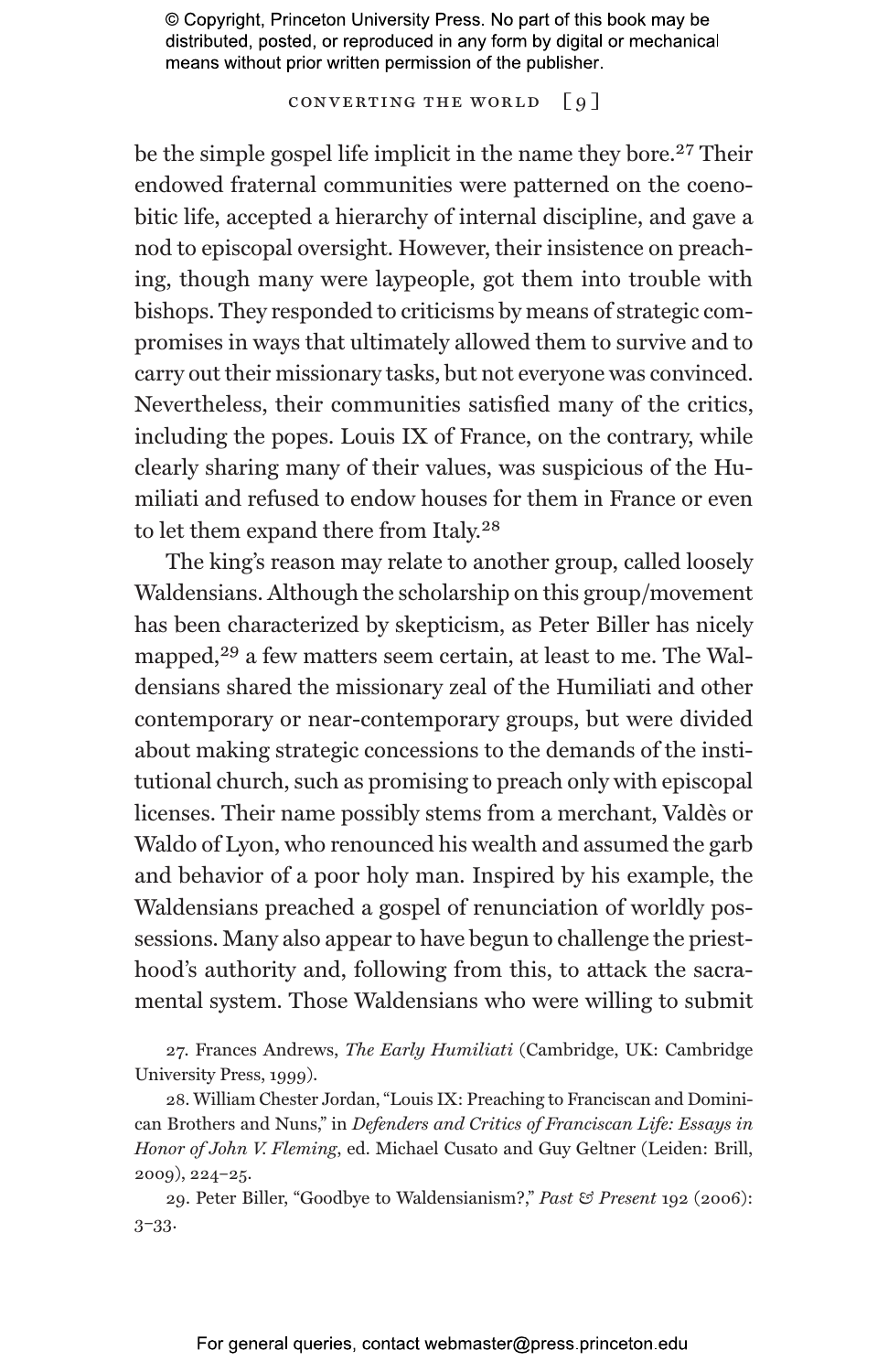#### [10<sup>]</sup> INTRODUCTION

to ecclesiastical censure—or pretend to—were, like the Humiliati, reconciled and did effective (exemplary) work in the communities in which they resided and preached under license. Others who refused to reconcile fell victim to prosecution as heretics or fled to the mountains to practice their faith as they wished, in anticipation that a final end-time reckoning was near at hand. God would come to rescue the truly good and faithful men and women who burned with the fervor of their love for Him.

A Spaniard named Dominic and an Italian named Francis, as most readers know, were critical personalities in the further expansion of these evangelical movements.30 Dominic of Calaruega (1170–1221), in some ways a more opaque personality, was motivated to convert heretics in southern France (conventionally referred to as Cathars, whether the terminology is appropriate or not) and ultimately the losers in the bitter war of annihilation referred to above, the Albigensian Crusade.31 Francis of Assisi (1182–1226), who first focused on the towns of northern Italy, took his message to Christians who were orthodox in name but failed to live up to the values they otherwise accepted. These people included, as one might expect, usurers and prostitutes, but extended to merchants, bankers, shopkeepers, and the middle and lower orders in general. Francis in particular had an irrepressible zeal in his missionary activity and an explicit belief that he was God's holy agent. Neither he nor Dominic rejected the authority of the institutional church, and both found their patrons in a succession of popes.

The men and, soon, women<sup>32</sup> who flocked to the new orders—the Dominicans (Order of Preachers) and Franciscans

30. On Dominic, see Ralph Bennett, *The Early Dominicans: Studies in Thirteenth-Century Dominican History* (Cambridge, UK: Cambridge University Press, 1937), 18–30. On Francis, see Jacques Le Goff, *Saint Francis of Assisi* (London: Routledge, 2004) and Augustine Thompson, *Francis of Assisi: A New Biography* (London: Cornell University Press, 2012).

31. Pegg, *Most Holy War*.

32. Marie-Humbert Vicaire, "La naissance de Sainte-Marie de Prouille," in Pierre Mandonnet, *Saint Dominique: l'idée, l'homme et l'oeuvre*, vol. 1, 99–114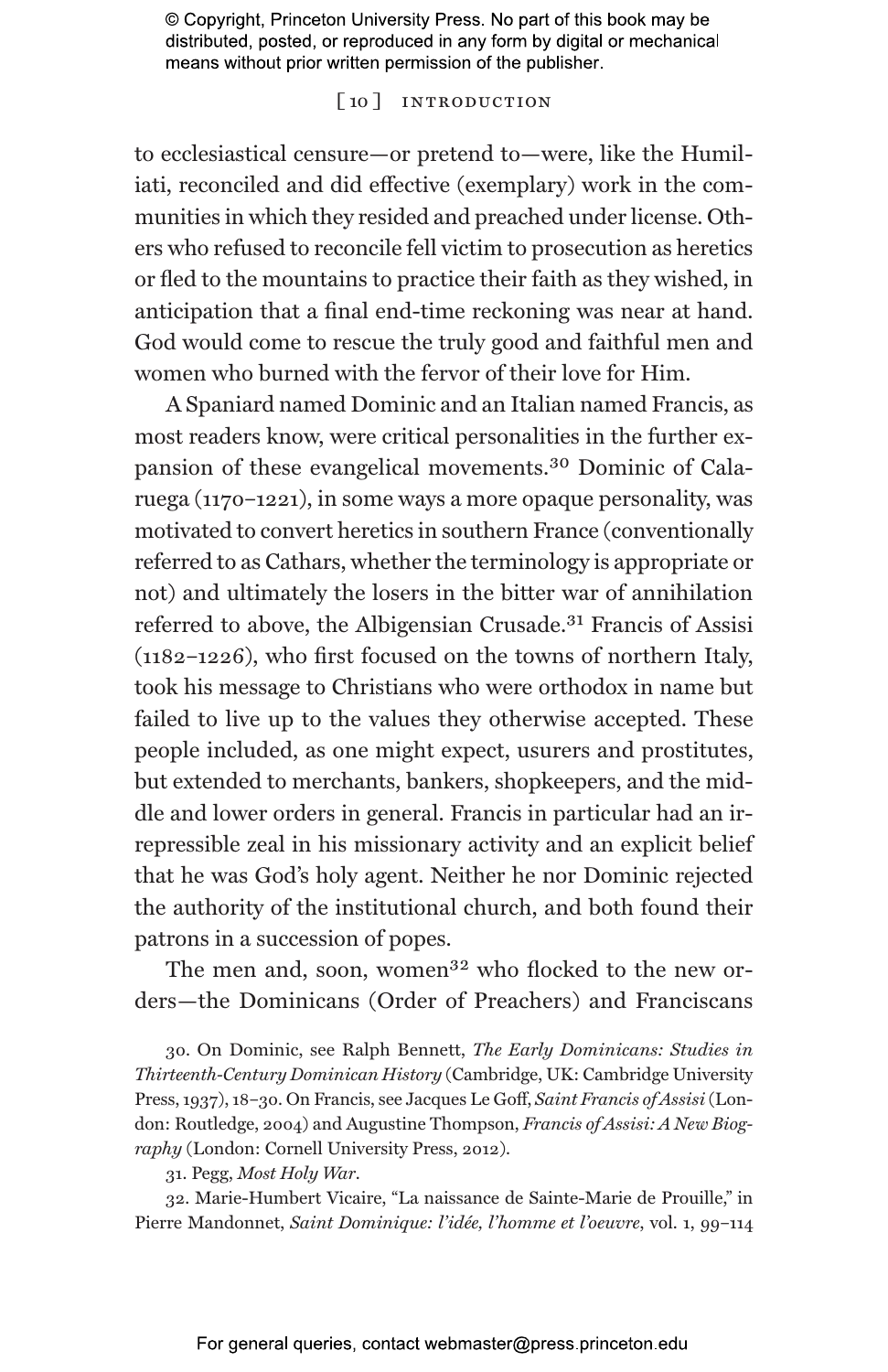CONVERTING THE WORLD [11]

(Order of Friars Minor)—set about to transform the world. The Dominicans dedicated themselves to propagating right doctrine through learning, and they were early on attracted to the higher schools, including the University of Paris. As their name implies, they were also dedicated to persuasion by preaching. When all else failed, however, they resorted to repression. It was a short step to Dominican involvement, preponderant involvement, in the inquisitions of heretical depravity. In its early years, the Franciscan order's attraction to the schools was peripheral. They were rather more like animate symbols of the faith, wandering mendicants living off alms. Their male adherents (not the women<sup>33</sup>) traveled about like holy men of old, and they preached and exhorted their listeners to amend their lives in preparation for the Lord's return.

While Dominicans and Franciscans came to dominate the scene in terms of evangelical piety, the impulse to prepare the world for the Second Coming of Christ had many other partisans. There were the Brothers or Friars of the Sack, the Pied Friars, and the like, all licensed to preach and exemplify the simple life for the Christian faithful.34 As the Dominicans and Franciscans found a powerful patron in the French royal family, including Louis IX, so too did these friars. Eager as they were to pledge obedience to the pope, they did not evoke reservations such as the king had about the Humiliati.35 One ought to note, however, that in the reckoning of some critics, all of these groups were defective in that their devotion did not culminate in the highest

<sup>(</sup>Paris: Desclée De Brouwer, 1937); Miles Pattenden, "Canonisation of Clare of Assisi and Early Franciscan History," *Journal of Ecclesiastical History* 59 (2008): 208–26.

<sup>33.</sup> Catherine Mooney, *Clare of Assisi and the Thirteenth-Century Church: Religious Women, Rules and Resistance* (Philadelphia: University of Pennsylvania Press, 2016), 47–48.

<sup>34.</sup> Frances Andrews, *The Other Friars: The Carmelite, Augustinian, Sack and Pied Friars* (Woodbridge, UK: Boydell, 2006).

<sup>35.</sup> Andrews, *The Other Friars*, 25, 105–6, 183, and 199; Jordan, *Challenge of the Crusade*, 185 and 190.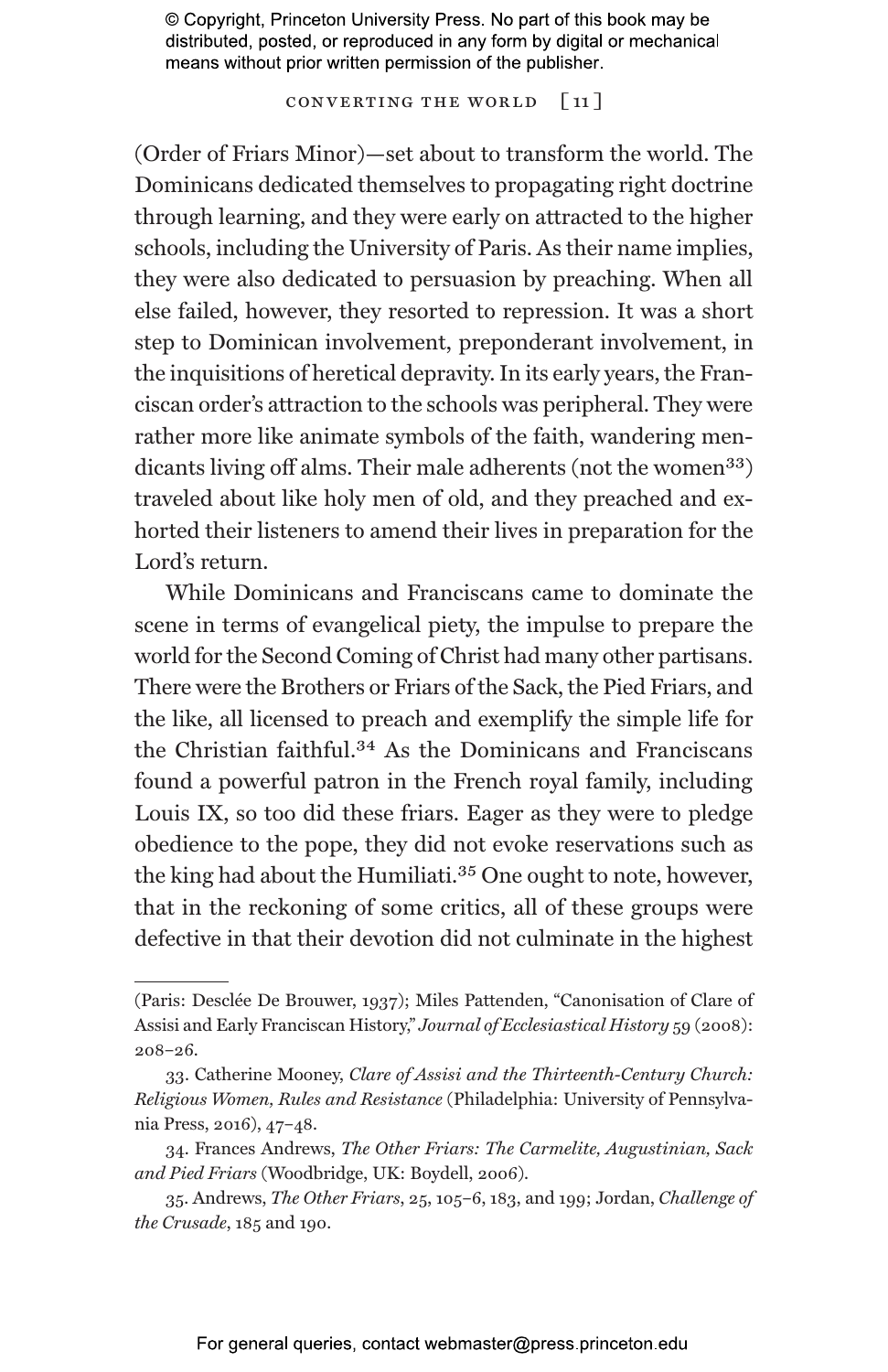[12<sup>]</sup> INTRODUCTION

form of conversion, namely the taking of *monastic* vows, signaling the move from the lay to the religious life. Very troubling to conservatives was many friars' refusal to live in enclosed and scrupulously regulated and disciplined communities.

If wandering friars failed to meet some of the traditional midthirteenth-century criteria of the perfected life, so too did another group of people who shared the moral fervor of the day. Discussing them reveals some additional fault lines in the reform movement. *Béguines* were typically widows or never-married laywomen who dressed plainly but did not take vows and often lived independently rather than in groups. They represented themselves as practicing renunciation of worldly life, but it was up to them as to whether to persist in the practice. Unlike nuns, they were not de jure obliged to do so. Thirteenth-century Paris was replete with such women. Their "halfway" conversion, from the critics' point of view, seemed dangerously incomplete, even though the king was an ardent supporter.<sup>36</sup> To take another example, the king's sister Isabelle (d. February 1270) was no béguine, but she embraced virginity, rejected marriage, lived a rigorously ascetic life in many other ways, and founded a convent of nuns on the then-existing Franciscan model, whose rule she helped to write.<sup>37</sup> Yet she herself refused to take the veil, even though she kept an apartment at the convent. Ultimately this provoked clerical displeasure, as Sean Field has shown.38 In other words, conversion was itself a contested category in the thirteenth century. How much did one have to change for observers to reckon one a genuine convert and thus a person contributing to that improvement of Christian society that would bring a final reconciliation with God?

36. Tanya Miller, *The Beguines of Medieval Paris: Gender, Patronage, and Spiritual Authority* (Philadelphia: University of Pennsylvania Press, 2014), 25–34.

37. Sean Field, *Isabelle of France: Capetian Sanctity and Franciscan Identity in the Thirteenth Century* (Notre Dame, IN: University of Notre Dame Press, 2006).

38. Sean Field, *Courting Sanctity: Holy Women and the Capetians* (Ithaca, NY: Cornell University Press, in press).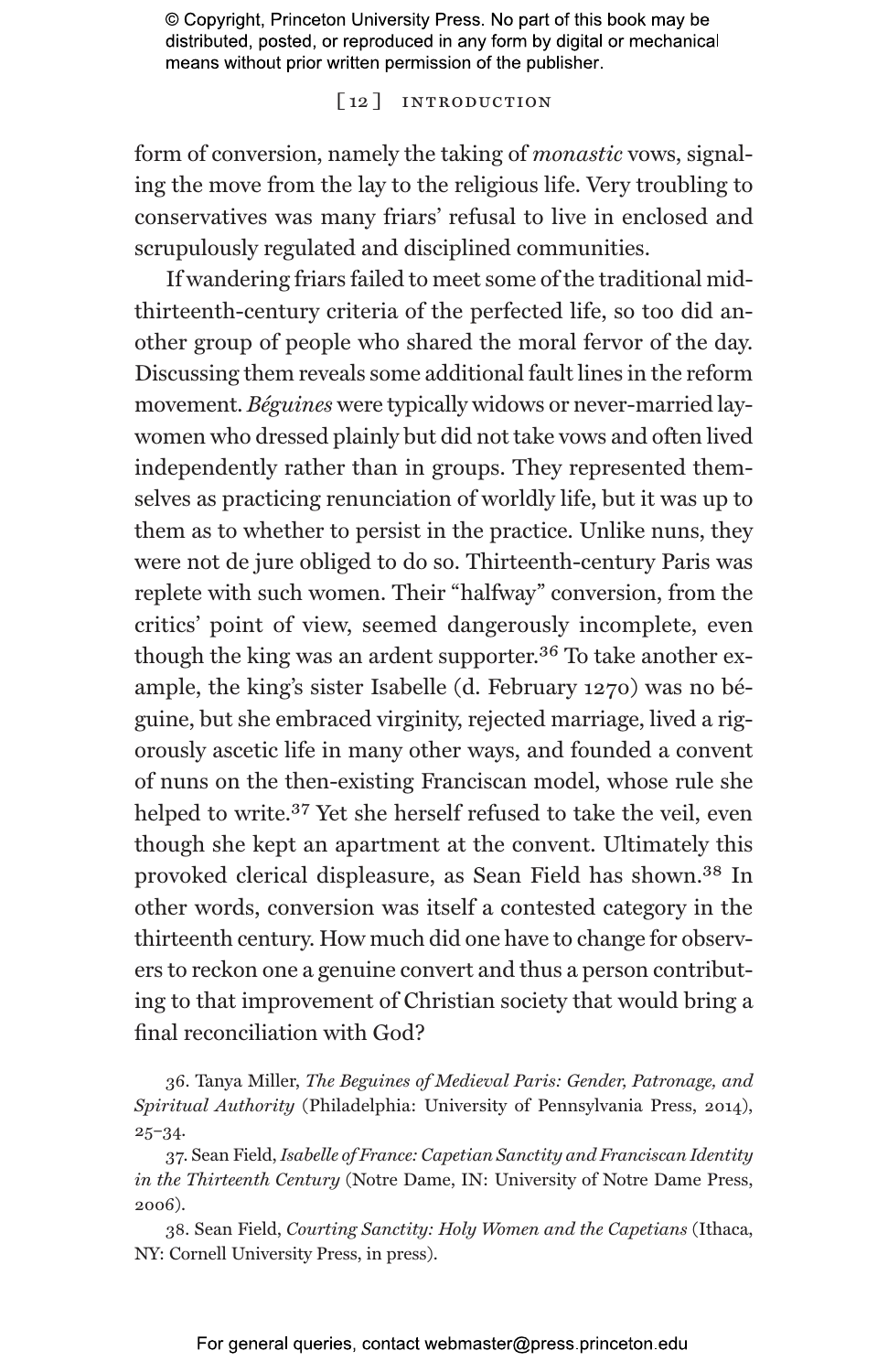CONVERTING THE WORLD  $\begin{bmatrix} 13 \end{bmatrix}$ 

It comes as no surprise, perhaps, that the eschatological and apocalyptical were expressed both in tandem with the growth of the mendicant, béguine, and similar movements (such as the Italian "Order of the Apostles"39) and in opposition to their spread. So the teachings of the Calabrian mystic Joachim of Fiore (d. 1202) prophesying a new status or phase in salvation history came to be associated—though, as David Burr has demonstrated, not always uncritically—with the mission and person of Francis, canonized in 1228 less than two years after his death.40 To be sure, conservative thinkers disliked this association, another theme in Burr's book. Saint Francis was wildly popular, and as stories spread about his life and miracles, men and women accepted that God had specially chosen him to support His church. This did not mean that the saint's life had opened up a new dispensation that in the extreme imaginings of Francis's admirers might even be the critical act in a new age of the Holy Spirit.

Other conservatives and cynics respected Francis without believing that his followers lived up to his model or that the model was worthy of imitation by, say, kings such as Louis IX. The author of the harshest academic critique of mendicant spirituality was a professor at the University of Paris, William of Saint-Amour. He referred to his treatise *De periculis novissimorum temporum* as a commentary on the end-times.41 In this rendering, the friars' coming was the bad omen, an aspect of the Antichrist's plan, a conclusion echoed by the prolific northern French poet Rutebeuf, one of the professor's zealous supporters.42 William's work

39. See, for example, Jerry Pierce, *Poverty, Heresy, and the Apocalypse: The Order of the Apostles in Medieval Italy, 1260–1307* (New York: Continuum, 2012).

40. David Burr, *The Spiritual Franciscans: From Protest to Persecution in the Century after Saint Francis* (University Park: Pennsylvania State University Press, 2001).

41. Editorial introduction to William of Saint-Amour, *De periculis novissimorum temporum*, ed. Guy Geltner (Paris: Peeters, 2008), 1.

42. For the reference to the Antichrist, see *Oeuvres complètes de Rutebeuf*, ed. Edmond Faral and Julia Bastin (Paris: A. and J. Picard, 1977), vol. 1, 254–55, ll. 93–117. For other works and passages in Rutebeuf's works in support of William of Saint-Amour, see vol. 1, 243–48, 258–66, 273 ll. 92–105, and 311 ll. 193–215. As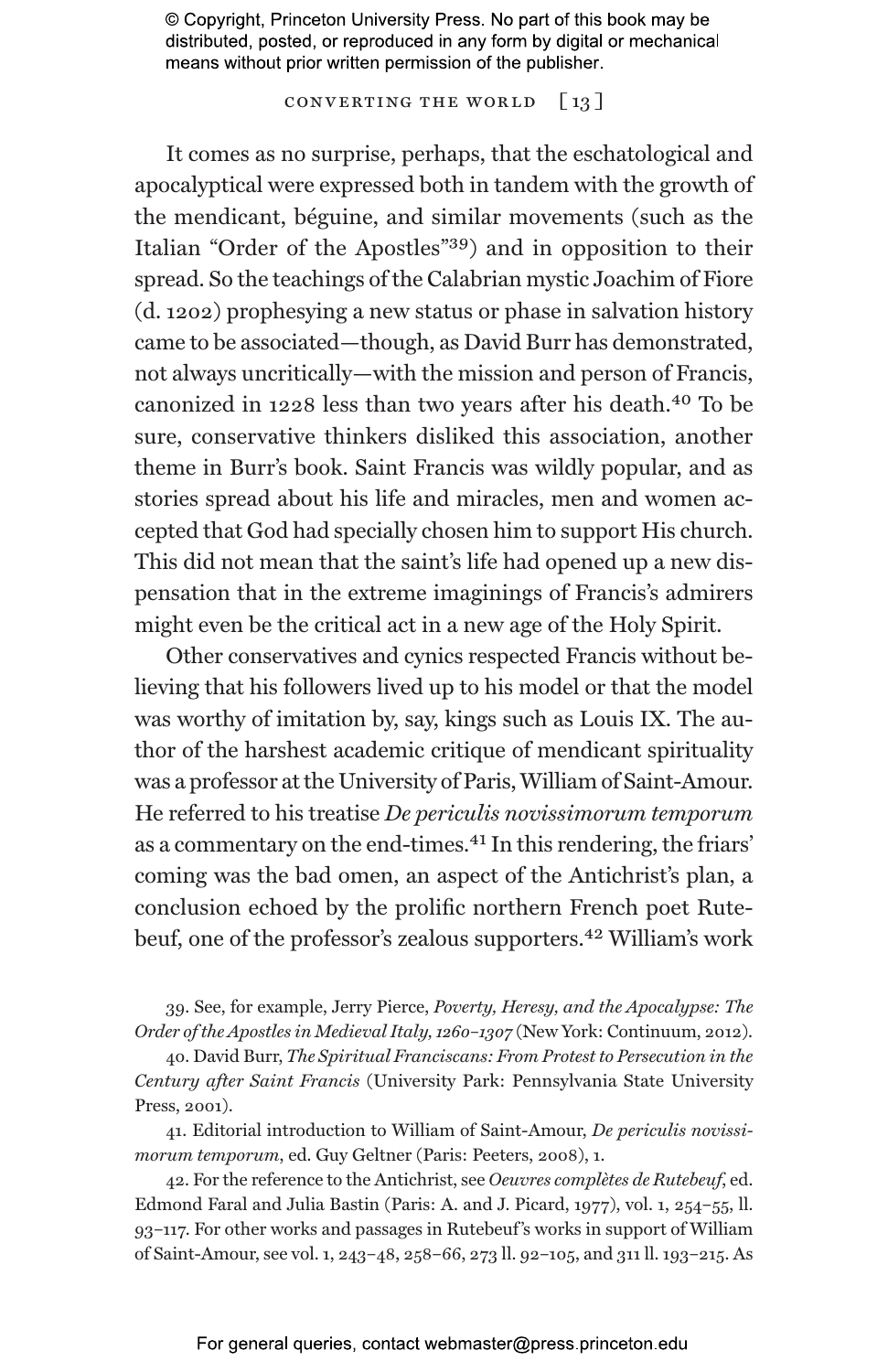[14<sup>]</sup> INTRODUCTION

occasioned papal censure and exile from France at the behest of the French king.43

The point is that the coming of the apocalypse was the framing narrative for multiple discussions of reform and crisis in the thirteenth century, a fact established meticulously in the work of Nicholas Vincent.44 The Fourth Lateran Council of 1215 was "a show with a meaning," in Brenda Bolton's memorable words.45 Drawing directly and indirectly on the writings of the ancient fathers of the church, especially Pope Gregory the Great, and on the magisterial teachings of the late twelfth-century Parisian scholar Peter the Chanter and his circle, its canons envisioned a thoroughgoing purification of the Catholic religion from the top down.46 One may infer from the canons that this would reach the lowest levels by a new stress or reemphasis on pastoral care carried out by a metaphorical army of energetic prelates.

The fathers of the Council, especially Pope Innocent III, himself an avid supporter of the Dominican and Franciscan orders, envisioned a long, ongoing program that would require incredible effort:

Indeed, *it is time*, as the blessed apostle said, *for judgment to begin at the house of the Lord* [1 Pet. 4:17]. For all corruption in the people comes first from the clergy, because *if the priest, who is anointed, sins, he makes the people guilty* [Lev. 4:3].

a guide to understanding Rutebeuf 's medieval French, Michel Zink's translation into Modern French (Rutebeuf, *Oeuvres complètes* [Paris: Bordas, 1989–1990]) has been extremely helpful.

<sup>43.</sup> Editorial introduction to William of Saint-Amour, *De periculis*, 1–22.

<sup>44.</sup> Nicholas Vincent," 'Corruent Nobiles!': Prophecy and Parody in Burton Abbey's Flying Circus." In press.

<sup>45.</sup> Brenda Bolton, "A Show with a Meaning: Innocent III's Approach to the Fourth Lateran Council, 1215," in *Innocent III: Studies on Papal Authority and Pastoral Care*, 53–67 (Aldershot, UK: Variorum, 1995).

<sup>46.</sup> In general, see John Baldwin, *Masters, Princes and Merchants: The Social Views of Peter the Chanter and His Circle* (Princeton, NJ: Princeton University Press, 1970); and specifically on the appeal to Gregory the Great's authority, vol. 1, 24, 53, 57, 90–91, 95, 115, 196, and 339.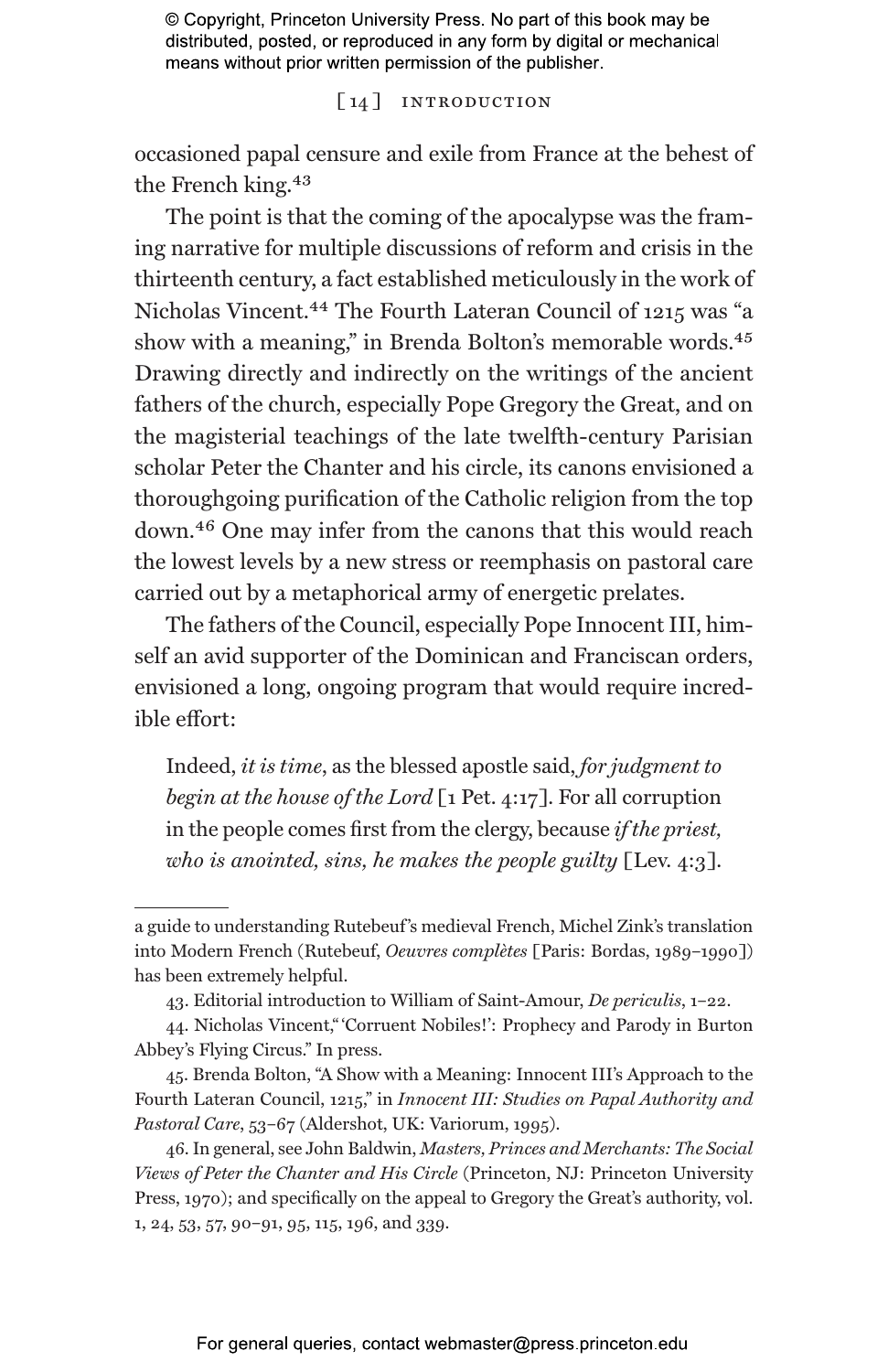CONVERTING THE WORLD  $\begin{bmatrix} 15 \end{bmatrix}$ 

It is certain that when the laity see [the clergy] sinning shamelessly and outrageously they also will fall into sins and ungodliness because of the [clergy's] example. And when they are reproved by anyone, they immediately make excuses for themselves saying, *The Son can do only what he has seen the Father doing* [John 5:19] and *It is enough for the disciple if he is like his master* [Matt. 10:25].

So this prophecy is fulfilled, *The people will be just like the priest* [Hosea 4:9]. Indeed now the sea says, *blush with shame, O Sidon* [Isa. 23:4] for this is where evils have come into the Christian people: faith decays, religion grows deformed, liberty is thwarted, justice is trampled underfoot, heretics emerge, schismatics grow haughty, the faithless rage, the Agarenes conquer.47

In such manner the pope addressed the prelates of the Council in 1215 in anticipation of the deadly struggle between Muslims (Agarenes) and Christians to turn back the former's conquests as an element or even the culmination of universal reform.

Innocent III threw himself into the reform effort immediately, only to die a premature death in 1216 at the age of 56.48 The First Council of Lyon in 1245, despite Norman Tanner's assertion that concerns for reform had begun to wane, "promot[ed] and confirm[ed]," as he himself recognized, "the general canonical legislation for religious life"—in other words, continued Innocent III's program.49 In 1274, and with greater emphasis, the fathers at the Second Council of Lyon kept up the pressure to reform the world.50 Moreover, both the Fourth Lateran Council, as we

47. Translation in Aden Kumler, *Translating Truth: Ambitious Images and Religious Knowledge in Late Medieval France and England* (New Haven, CT: Yale University Press, 2011), 21.

48. John Moore, *Pope Innocent III (1160/61–1216): To Root Up and to Plant* (Leiden: Brill, 2003), 254–55.

49. *Decrees of the Ecumenical Councils*, ed. Norman Tanner (London: Sheed and Ward, 1990), vol. 1, 274.

50. *Decrees of the Ecumenical Councils*, 305–6; *Crusade and Christendom:*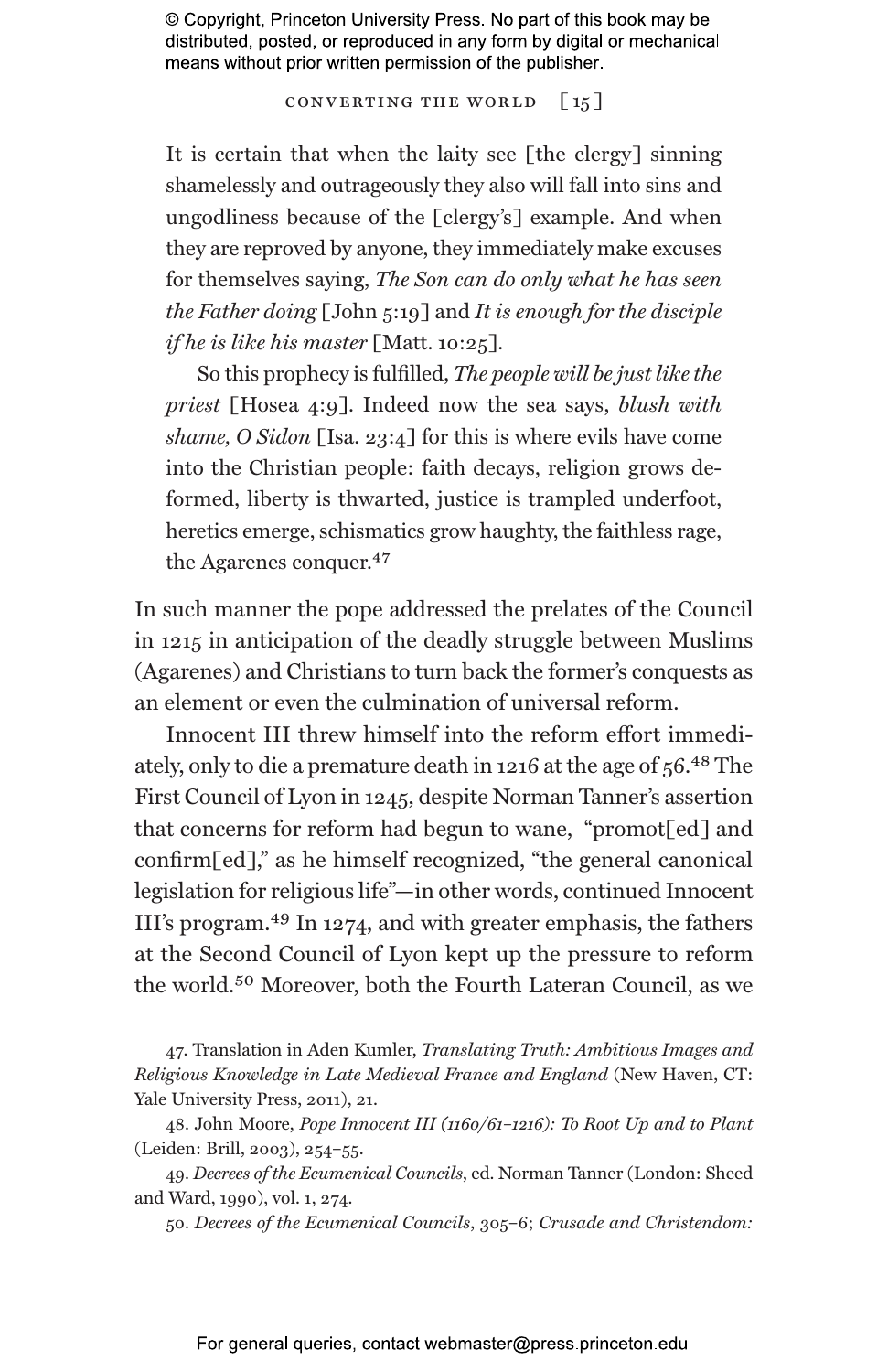[16] INTRODUCTION

have seen, and the Second Council of Lyon emphatically yoked the crusade to this process, like oxen to the plow.51 The midthirteenth-century archbishop of Rouen, Eudes Rigaud, who will make an appearance later in this book, was a Franciscan, a crusader, and a close friend of King Louis IX. He would come to embody all these impulses.<sup>52</sup>

Yet, long before the Fourth Lateran Council, Pope Innocent III had already linked his vision of the reform of the world to the crusade by authorizing the expeditions that now go under the collective name of the Fourth Crusade (1204) and strategizing about similar wars. To the pope, "it was essential," in the words of Danielle Park, "*to eradicate sin from Christian society* in order to bolster the crusade efforts" (my emphasis).53 The planners of the Fourth Crusade targeted Muslim power in Egypt and the Holy Land.54 A small expedition, separate from the main body of forces, did adhere to this goal, but the brunt of the military effort, for reasons it is not necessary to go into here, was diverted to an attack on the Byzantine Empire and led to the Frankish conquest of Constantinople and, in its wake, the establishment of the Latin Empire.55 When Pope Innocent III first heard the news, he vented his dismay at a crusade gone wrong, but on re-

*Annotated Documents in Translation from Innocent III to the Fall of Acre, 1187– 1291*, ed. Jessalynn Bird, Edward Peters, and James Powell (Philadelphia: University of Pennsylvania Press, 2013), 449–73. For a full treatment of the Council, see Burkhard Roberg, *Das zweite Konzil von Lyon [1274]* (Paderborn: Ferdinand Schöningh, 1990).

<sup>51.</sup> *Decrees of the Ecumenical Councils*, vol. 1, 267–71 (canon 71 of Lateran IV),  $297-301$  (canon ii.5 of Lyon I),  $309-14$  (constitution i of Lyon II).

<sup>52.</sup> Adam Davis, *The Holy Bureaucrat: Eudes Rigaud and Religious Reform in Thirteenth-Century Normandy* (Ithaca, NY: Cornell University Press, 2006), 65–129.

<sup>53.</sup> Danielle E. A. Park, *Papal Protection and the Crusader: Flanders, Champagne, and the Kingdom of France, 1095–1222* (Woodbridge, UK: Boydell, 2018), 99.

<sup>54.</sup> David Nicolle, *The Fourth Crusade 1202–04: The Betrayal of Byzantium* (Oxford: Osprey, 2011), 2; *Crusade and Christendom*, 56.

<sup>55.</sup> Jonathan Phillips, *The Fourth Crusade and the Sack of Constantinople* (New York: Viking, 2004); Nicolle, *Fourth Crusade*.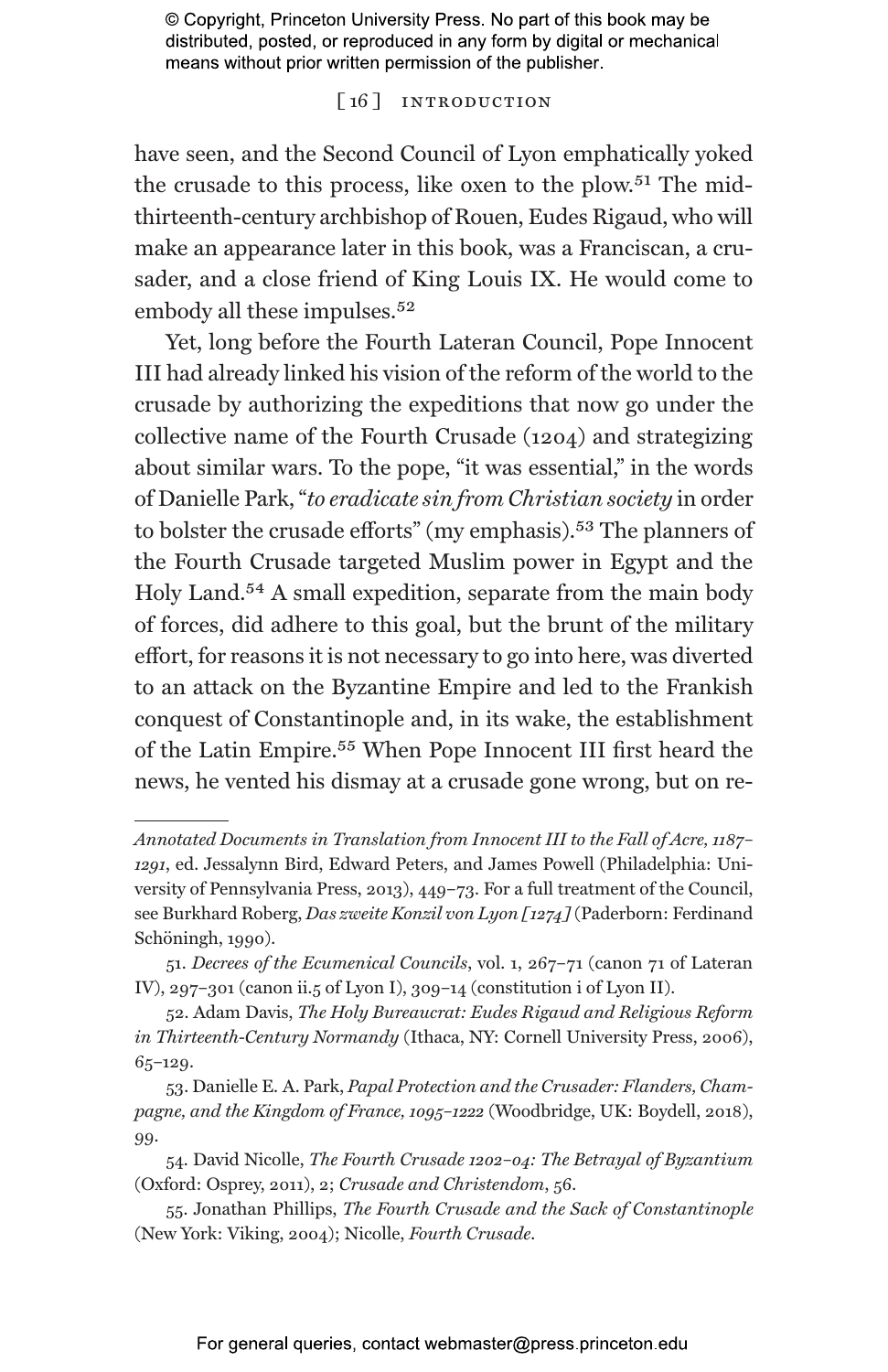CONVERTING THE WORLD  $\lceil 17 \rceil$ 

flection, and probably influenced by the dominant providential, even millenarian, narratives of the victorious First Crusade, he managed to interpret the conquest as another powerful sign of God's plan and a further step in the coming transformation of the world. Only now this would include the (impending) conversion of the schismatic Greeks.56 As he expressed it later in the decrees of the Fourth Lateran Council, even while excoriating practices in the Eastern Church that were deemed deviant, "we would wish to cherish and honour the Greeks who in our days are returning to the obedience of the apostolic see."57

The conquest of Constantinople did more. The victors took the spoils back to the West. Its sanctuaries and palaces received wave after wave of relics that returning crusaders had taken from the caches of holy objects in church treasuries and private collections in Constantinople; of course, there was an existing market in Holy Land relics returning with pilgrims.<sup>58</sup> By implication, the West was supercharged with holiness by the transfer of these relics.59 Not all of the spoils from Constantinople came to the West immediately after 1204. Many of the victors who

56. Marco Meschini, "The 'Four Crusades' of 1204," in *The Fourth Crusade: Event, Aftermath, and Perceptions*, ed. Thomas Madden, 27–42 (Aldershot, UK: Ashgate, 2008), 30–32. On millenarian expectations in the First Crusade, see Jay Rubenstein, *Armies of Heaven: The First Crusade and the Quest for Apocalypse* (New York: Basic, 2011), and Jay Rubenstein, "Lambert of Saint-Omer and the Apocalyptic First Crusade," in *Remembering the Crusades: Myth, Image, and Identity*, ed. Nicholas Paul and Suzanne Yeager, 69–95 (Baltimore: Johns Hopkins University Press, 2012). See also the rather more intricate picture painted in Philippe Buc, "Crusade and Eschatology: Holy War Fostered and Inhibited," *Mitteilungen des Instituts für Österreichische Geschichtsforschung* 125 (2018): 304–39.

57. *Decrees of the Ecumenical Councils*, vol. 1, 235, canon 4.

58. Michael Angold, *The Fourth Crusade* (Abingdon, UK: Routledge, 2014), 227–35. See also Nicholas Paul, *To Follow in Their Footsteps: The Crusades and Family Memory in the High Middle Ages* (Ithaca, NY: Cornell University Press, 2013), 102–4.

59. Alexis Charansonnet and Franco Morenzoni, "Prêcher sur les reliques de la Passion à l'époque de saint Louis," in *La Sainte-Chapelle de Paris: Royaume de France ou Jérusalem céleste?*, ed. Christine Hediger (Turnhout: Brepols, 2001), 61–99; Anne Lester, "What Remains: Women, Relics and Remembrance in the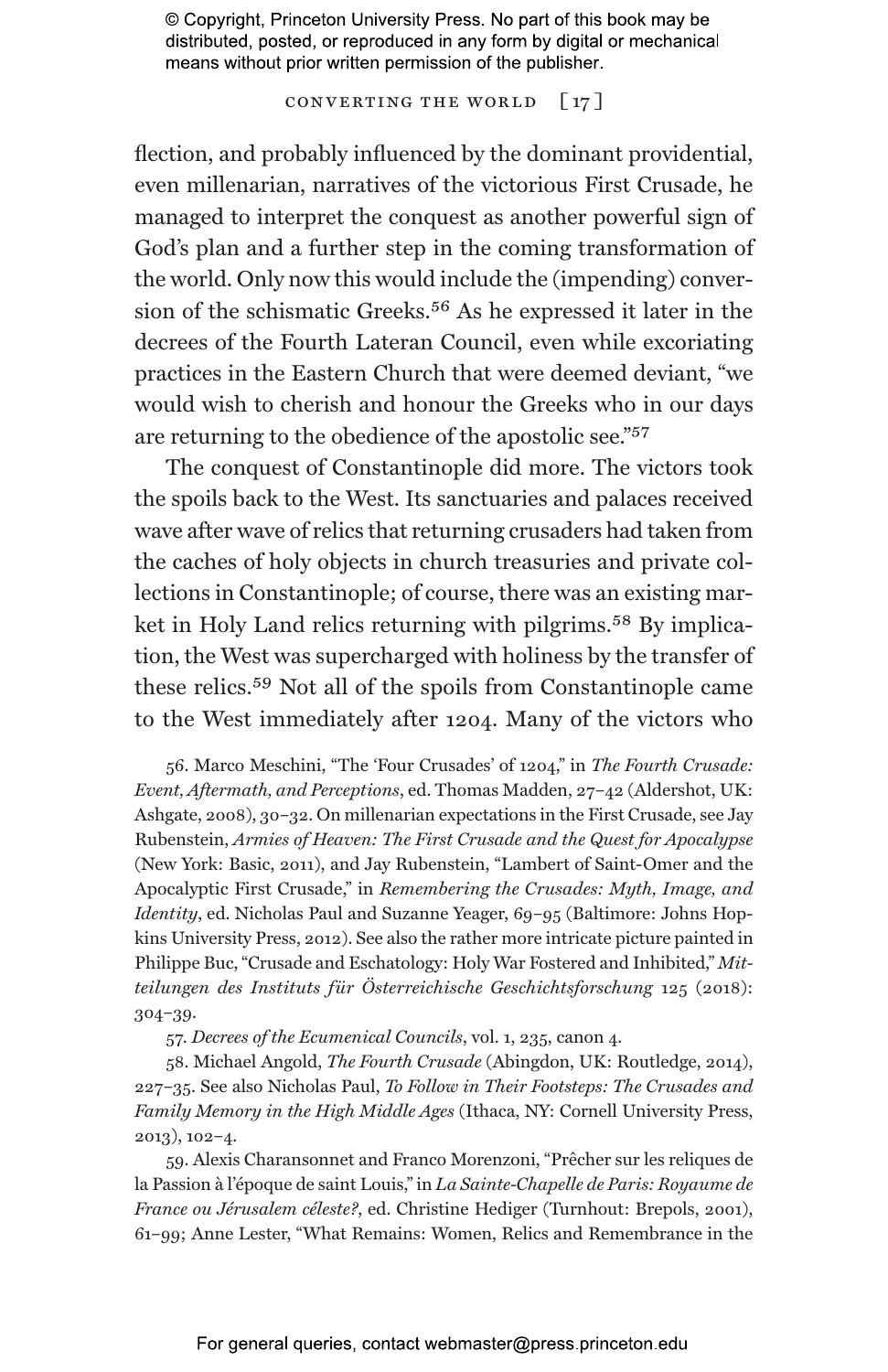### [18<sup>]</sup> INTRODUCTION

established residence in the Empire retained the most precious relics for themselves, but regularly fiscal pressures obliged them to sell some of these to westerners or to allow westerners to redeem them from Italian moneylenders who held them as pledges for loans. This is how in the late 1230s King Louis IX obtained the Crown of Thorns and other relics of the Passion, for which he erected over the next few years a new chapel reliquary, the Sainte-Chapelle, in Paris.<sup>60</sup> As Sophie de Sède pointed out long ago and more recent historians have confirmed, there are many themes in the glass of the magnificent royal chapel, one worthy of note being the salvation history that looks forward to the conversion of the world under David's messianic successor (as evoked, for example, in the Tree of Jesse).<sup>61</sup>

Louis IX of France, like many Christians in Europe, was actively concerned, even as the construction team brought this monument to the triumph of Christianity to fruition, about just how this transformation would come about. What kind of endtime events would signal it? One interpretation predicted a titanic clash between the forces of good and evil. The contemporaneous invasion of Central and Eastern Europe by Central Asian warriors, the Mongols, appeared to support this.<sup>62</sup> Although images of the Mongols were not fixed, Westerners frequently

Aftermath of the Fourth Crusade," *Journal of Medieval History* 40 (2014): 311–28.

<sup>60.</sup> See the collection of articles in *La Sainte-Chapelle de Paris*.

<sup>61.</sup> Sophie de Sède, *La Sainte-Chapelle et la politique de la fin des temps* (Paris: Julliard, 1972). See also Alyce Jordan, "Seeing Stories in the Windows of the Sainte-Chapelle: The *Ars Poetriae* and the Politics of Visual Narrative," *Mediaevalia* 23 (2002): 39–60; Elizabeth Reynolds, "The Development of Stained Glass in Gothic Cathedrals," *JCCC Honors Journal* 4 (2012): 1–11 (4); Michelina Di Cesare, "Reading the Bible through Glass: The Image of Muhammad in the Sainte-Chapelle,"in *The Image of the Prophet between Ideal and Ideology: A Scholarly Investigation*, ed. Christiane Gruber and Avinoam Shalem, 187–200 (Berlin: De Gruyter, 2014), 198.

<sup>62.</sup> Peter Jackson, *The Mongols and the West, 1221–1410* (Abingdon, UK: Routledge, 2014), 58–86; Heng, *Invention of Race*, 287–98.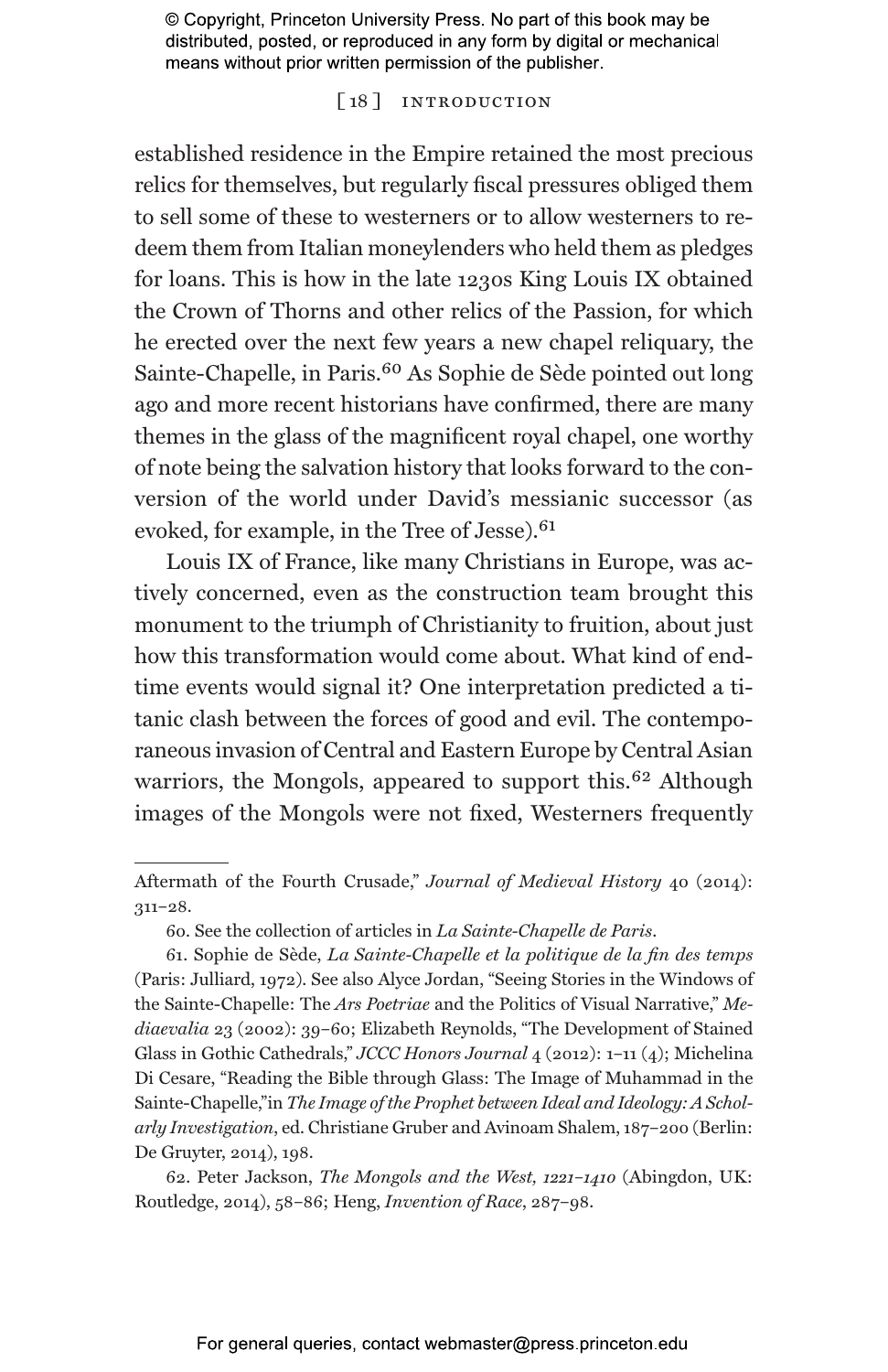CONVERTING THE WORLD  $\begin{bmatrix} 19 \end{bmatrix}$ 

imagined them as the captive peoples, the apocalyptic figures of Gog and Magog of the Book of Revelation, broken out of the mountainous prison to which Alexander the Great had consigned them, to destroy Christianity.<sup>63</sup>

On the other hand, might the Turks emerge as the end-times foe? Symbolically significant in this second eschatological scenario was the loss of the holy city of Jerusalem, which had been accessible to Christians since the late 1220s thanks to a treaty negotiated by Emperor Frederick II (r. 1220–1250), and had come fully into their hands in 1243. The city was nonetheless vulnerable because of inadequate fortifications.64 Khwarezmian Turks overran it in 1244, "desecrat[ing] the Christian Holy Places and the tombs of the Latin kings."65 The soul-searching in the West provoked by this event was profound. Was Emperor Frederick II's exhausting and seemingly interminable conflict with the papacy itself a sign of the end-times? Was he the Antichrist?66 Was the biblical prophecy fulfilled that the heathens would rampage in Jerusalem, which was God's shrine?: "O God, the heathen are come into thine inheritance; Thy holy temple have they defiled; They have laid Jerusalem on heaps. The dead bodies of thy servants have they given to be meat unto the fowls of the heaven, The flesh of thy saints unto the beasts of the earth. Their blood have they shed like water round about Jerusalem; And there was none to bury them" (Vulgate, Psalms 78:1). One could have found churchmen who thought so.67 A few scholars may exaggerate how

63. Jackson, *Mongols and the West*, 146–48. On the changing views of Mongols and their role in apocalyptical scenarios, see Felicitas Schmieder, "Christians, Jews, Muslims—and Mongols: Fitting a Foreign People into the Western Christian Apocalyptic Scenario," *Medieval Encounters* 12 (2006): 274–95.

64. David Abulafia, *Frederick II: A Medieval Emperor* (New York: Oxford University Press, 1988), 184.

65. Peter Holt, *The Age of the Crusades: The Near East from the Eleventh Century to 1517* (London: Longman, 1986), 65–66.

66. Abulafia, *Frederick II*, 430–31.

67. Guillaume de Nangis, "Gesta sancti Ludovici," in *Recueil des historiens*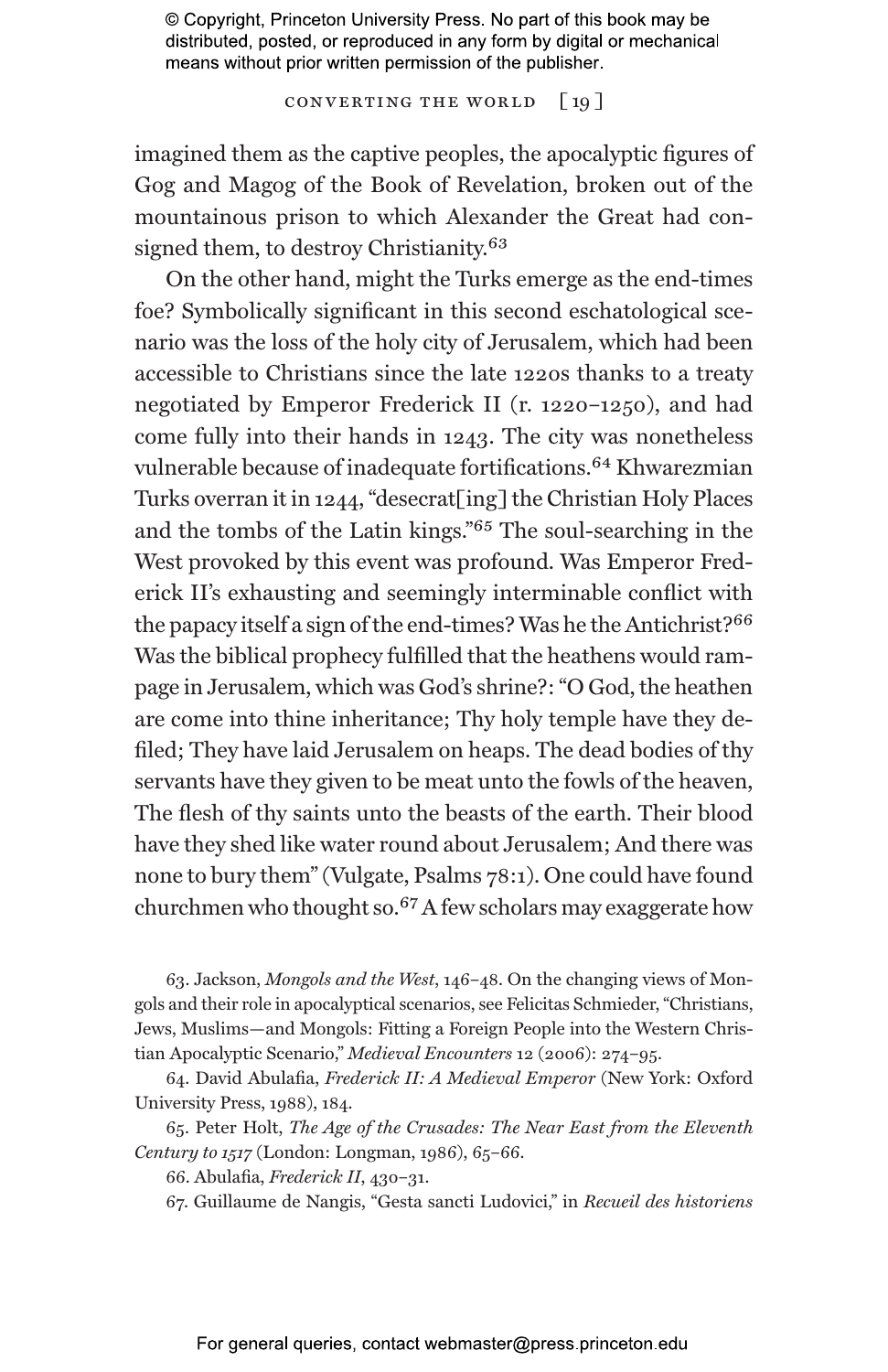#### [20<sup>]</sup> INTRODUCTION

powerful this theme was in, say, the windows of the Sainte-Chapelle, as Alyce Jordan cautions, but it is certainly there.68

Waging war in the form of a crusade—just and holy violence seemed a reasonable response to the devastation in the Holy Land and a way to enter once again into the mercy of God. Men in the know, such as the bishop of Beirut and the patriarch of Antioch, urged this course of action on Pope Innocent IV.69 The occasion for French leadership was ironically auspicious, too, precisely because in a sense the king had been recalled from death to life to organize it. Louis IX had fallen desperately ill in late 1244, the year of the loss of Jerusalem. Linking the preservation of his life to the need to deliver the Holy Land, he pledged on his sickbed to lead the crusade, though some of the people around him at the time probably did not believe he would survive to fulfill his vow.70 Others had no confidence that a vow taken in such circumstances was binding, so when the king recovered, he re-swore it in full command of his faculties and set about preparing for the war.71 Never, as we shall now see, was the impulse to use the crusade to convert the world far from his thoughts.

*des Gaules et de la France*, ed. Martin Bouquet et al. (Paris: V. Palmé, 1840–1904), 346.

<sup>68.</sup> Alyce Jordan, *Visualizing Kingship in the Windows of the Sainte-Chapelle* (Turnhout: Brepols, 2002), 24.

<sup>69.</sup> Steven Runciman, *A History of the Crusades* (Cambridge, UK: Cambridge University Press, 1951), vol. 2, 256.

<sup>70.</sup> Jean de Joinville, *Vie de saint Louis*, ed. and trans. Jacques Monfrin (Paris: Garnier, 1995), 211–12, paragraphs 106–7.

<sup>71.</sup> Matthew Paris, *Chronica majora*, ed. Henry Luard (London: Her Majesty's Stationery Office, 1872–1883), vol. 5, 3–4.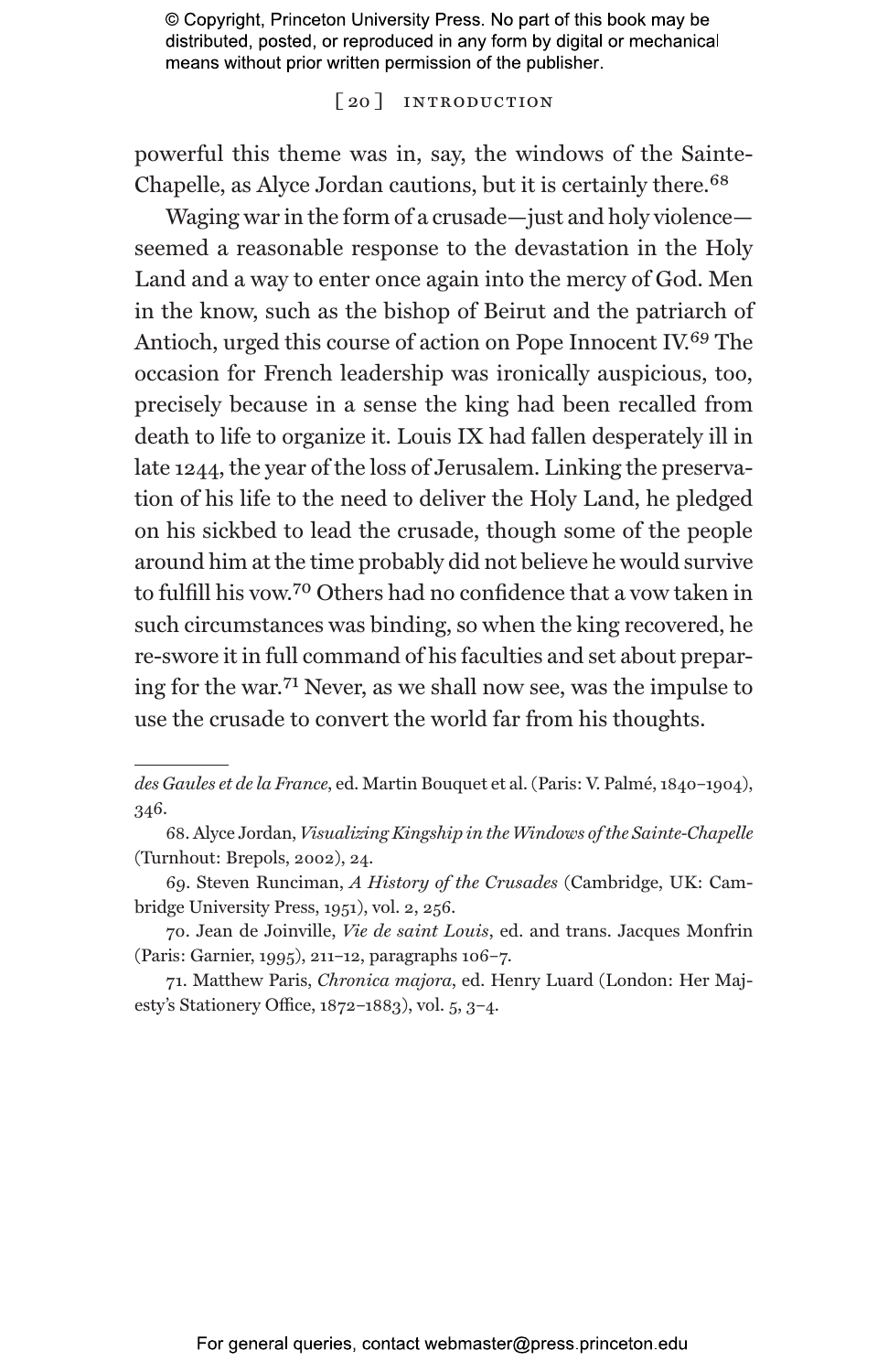#### **INDEX**

Acre, 35–38, 43–48, 50, 123, 130, 146; transport of converts from, 49–55 Albigensian Crusade, 8, 10 Alexander IV, Pope, 122 Alexander the Great, 19 Al-Makrizi, 40–41 Alphonse of Poitiers, 66, 108 Amfossi, Raymond, 70, 137 *Annales ecclesiae aurelianensis*, 89 "apple of his eye," 86–87 *Aucassin et Nicolette*, 52–53 baptism: of Jews, 130–31; legitimacy of re-, 134–35; of slaves, 39–40 Bédier, Joseph, 22 Bedouins, 136 *béguines*, 7, 12, 65, 115 Berkey, Jonathan, 29 Beugnot, August-Arthur, 85–86 Biller, Peter, 9 Blanche of Castile, Princess, 5, 24, 59 Blumenfeld-Kosinski, Renate, 146 Bolton, Brenda, 14 Boniface VIII, Pope, 55–56 Boutaric, Edgar, 86 Brothers or Friars of the Sack, 11 Burns, Robert, 23 Burr, David, 13 Byzantine Empire, 16

capital punishment, 3–4 Carolus-Barré, Louis, 118 *Chambre des comptes*, 61, 75 *chansons de croisade*, 22 Charles of Anjou, 108, 144 *Chartularium Universitatis Parisiensis*, 122 *Chronica majora*, 32

circumcision, 129 Cistercian Order, 143 clothing worn by new immigrants, 71–74 Cochard, Théophile, 62, 66, 67, 80, 126 Collings, Andrew, 125 Conrad IV, King of Germany, 48 Constantinople, 17–18 converts, 1–2; acquisition of the French language by, 64–67; at Acre, 43–46; adjustment to climate in France by, 75–76; affected by famine, 77–79; as "apple of his eye," 86–87; banned from living close to the Mediterranean, 68–70; baptismal names of, 90–94; baptism of slaves as, 39–40; *béguines* as, 7, 12, 65, 115; benefits for voluntary, 34–35; clothing worn by, 71–74; documentation of, 97–105; Dominicans and Franciscans and, 10–12; from Egypt, 138–39; flight of, 126–27; goals for, 7–8, 141–42; health and disease among, 70–71; the Humiliati and, 8–10; Jewish, 5–7, 27, 34, 62–64, 101–2, 119–20, 125–26, 130–31, 135; lepers as, 74–75; Louis IX's view of success of, 132–33; marriages of, 93–96, 140; Muslim (*see* Muslims); nativist hostility toward, 133–36; new foods eaten by, 71; number of transported, 97–100; occupations of, 115-18, 120-21; omsbudsmen assigned to look after, 83–89; optimism regarding, 145–

[ 173 ]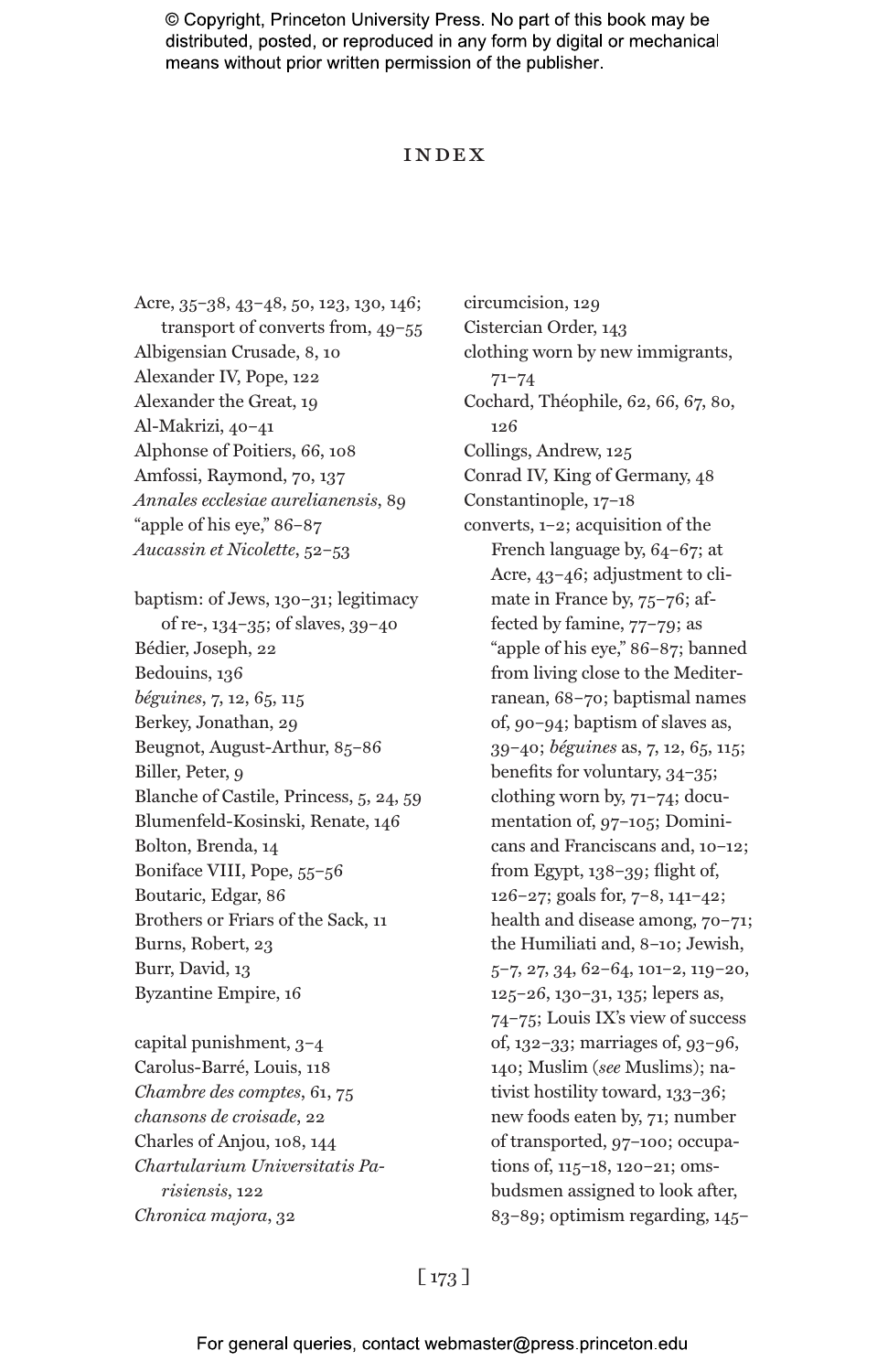# [ 174 ] Index

converts (*cont.*)

46; otherness of, 128–29; at Outremer (*see* Outremer); in Paris, 118–24; payments made by the crown to, 61–63, 79–84, 94–95, 112–14; pessimism regarding, 145; policies instituted by Louis IX to encourage, 2–7, 27; possibility of return to homelands by, 130; romance and, 26–27; soldiers' battlefield threats to, 42– 43; suicides of potential, 125–26; transformative effects on Christian society of, 8–20; transport to England and France, 43–44, 49– 55; the Waldensians and, 9–10. *See also* Crusade(s), the; resettlement of converts

- cousin marriage, 27
- Crown of Thorns, 18
- Crusade(s), the,  $1, 17-20$ ; conquest of Constantinople in, 17–18; First (*see* First Crusade [1248–1254]); Fourth, 16–17; Jerusalem and, 19–20; Third, 43, 44. *See also* converts

Damietta, battle at, 28–30, 31, 32, 40–41, 88, 121 *De laudibus beate Marie virgine*, 132 Delmaire, Bernard, 111 *De periculis novissimorum temporum*, 13 *De recuperatione*, 145–46 Derville, Alain, 109, 110 de Sède, Sophie, 18 de Voragine, Jacobus, 41 de Wych, Richard, 32 dissident Christians, 2–3, 5–6 Dominicans (Order of Preachers), 10–12, 27, 143 Dominic of Calaruega, 10 *Domus Conversorum*, 65 Douët d'Arcq, Louis, 118

Dreux of Paris, 93–96, 98, 100, 132, 140 Duval, Louis, 111

Egyptians, 138–39 El Merheb, Mohamad, 41

famine, 77–79

First Council of Lyon, 15 First Crusade (1248–1254), 21–24; baptism of slaves in, 39–40; battlefield threats made by soldiers in, 42–43; captivity of Louis IX in, 30–31, 33; *chansons de croisade*, 22; Christian mercenaries in Muslim armies in, 46–47; combat in, 28–30; communications between Louis IX and the Muslim ruler in, 40–41; conversions of Valencian Muslims and, 23–24; correspondence during, 31–32; Dominicans in, 27, 143; Franciscans in, 24–26, 143–44; in the Holy Land, 48–49; John of Joinville and, 33–34; Louis IX's willingness to spend on, 38–39; port of Acre and, 35–38; relics recovered in, 18, 41; romance and, 26–27; stories about Louis IX's accomplishments in, 55–60; transport of converts to France in, 43–44, 49–55; William of Boësses and, 31–32; William of Saint-Pathus and, 24– 26; wives and children spared in, *25*, 25–26 Flaubert, Gustave, 74 *Floire and Blancheflor*, 26 Folda, Jaroslav, 56 Fourth Crusade, 16–17 Fourth Lateran Council, 7, 14, 15–17 Franciscans (Order of Friars Minor), 10–12, 134, 143–44 Francis of Assisi, 10, 13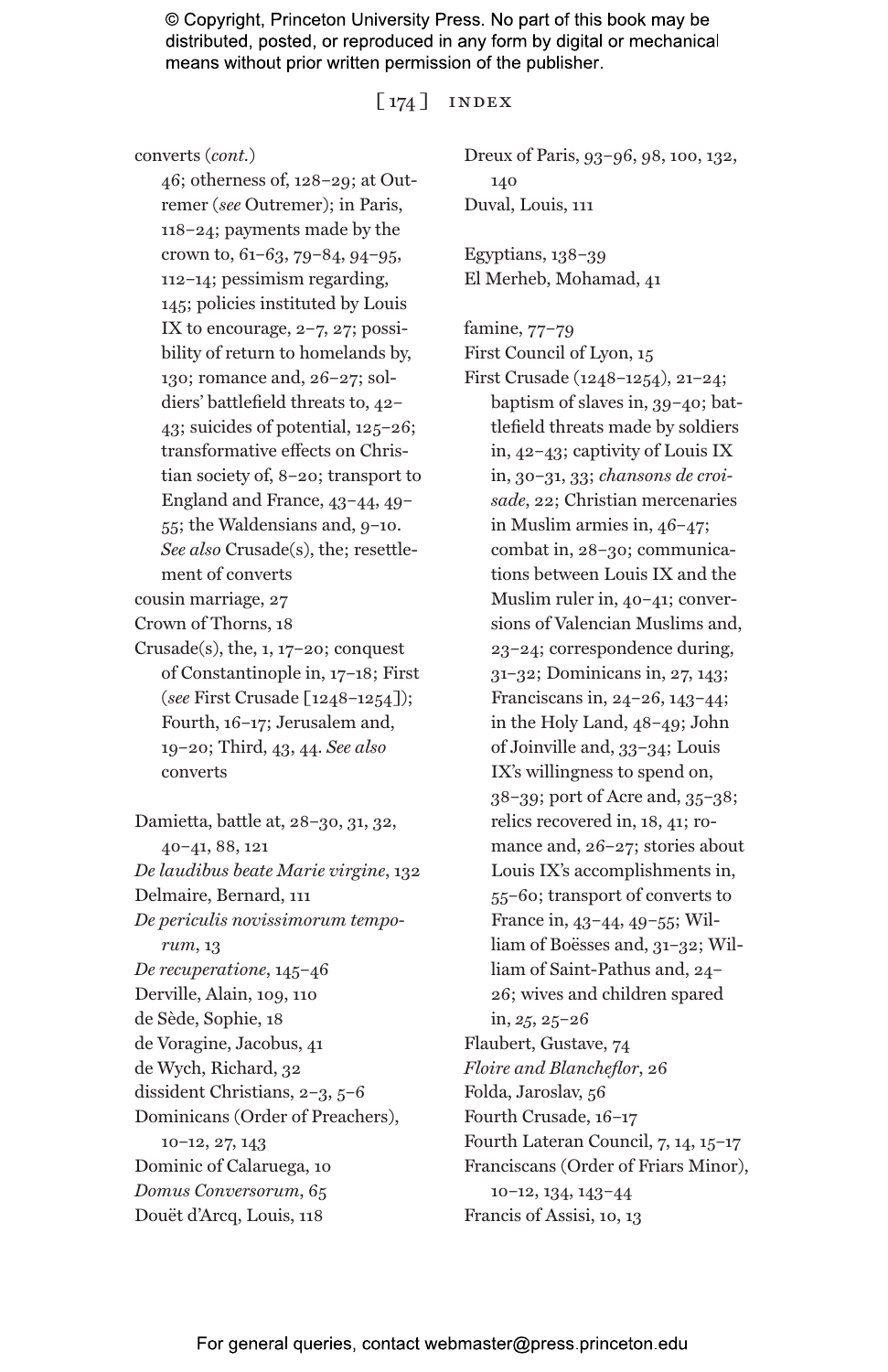Index [ 175 ]

Frederick II, Emperor, 19, 48, 67 French language, 64–67 Fulton Brown, Rachel, 132

Gaposchkin, Cecilia, 42 Geoffrey of Beaulieu, 53, 59, 97–98, 141–43, 144; on conversion of Jews, 34; on conversions in Acre, 42–43; on payments to immigrant converts, 39, 112; on transport of immigrants to France, 49 Geoffrey of Sergines, 50, 51–52, 54 Gibelin of Arles, 44 Gillingham, John, 43 *Golden Legend*, 41 Gregory the Great, Pope, 14 Gypsies/Roma, 138

Hangest, Pierre de, 113–14 Hélary, Xavier, 143 Heng, Geraldine, 7 Heraclius, Emperor, 41–42 Hitti, Philip, 58 Humbert of Romans, 27, 31, 145 Humiliati, the, 8–10, 11

Innocent III, Pope, 14, 15–17 Isabelle, sister of Louis IX, 12

Jean of Savigny, 143 Jerusalem, 19–20 Jews, conversion of, 5–7, 27, 34, 62– 64, 86, 135; baptism and, 130–31; identification of persons in, 101– 2; in Paris, 119–20; suicides to avoid, 125–26 Joachim of Fiore, 13 John of Acre, 123 John of Joinville, 33–34, 128–29, 136 Jordan, Alyce, 20

Kedar, Benjamin, 22, 25, 32–33, 37– 38, 54, 93, 95, 141

*La fille du comte de Ponthieu*, 27 Lalou, Elisabeth, 93 Lambert, Malcolm, 3 language, French, 64–67 Le Goff, Jacques, 141 Leonard, Robert, 38 lepers, 74–75 Lescot, Raoul, 142–43 *Life* of Louis IX, 89–90 *Life* of Saint Edmund of Abindgon, 32 *Life* of Saint Julian the Hospitaler, 74 *Life of Saint Louis*, 128–29 Lombard, Peter, 134 Louis IX, King, 1–2; canonization of, 55–56; captivity of, 30–31, 33; communications with Muslim ruler, 40–41; death of, 59; departure for France from Acre, 49–50; enquêteurs under, 21; John of Joinville and, 33–34; legends surrounding accomplishments of, 55–60; loss of Jerusalem and, 20; new immigrants as "apple of his eye," 86–87; preparations for the First Crusade under, 21–22; relics obtained under, 18, 41; resettlement of converts under (*see* resettlement of converts); son and heir of, 144-45; success of conversions and, 132–33; visits to Évreux and Gisors, 106–7; willingness to spend on the Crusades, 38–39 *Louis IX and the Challenge of the Crusade*, 105

Lower, Michael, 141

*Magister Dyonisius*, 87–89, 133 Mallett, Alex, 39 Mansourah, battle at, 30, 45 Margaret, Queen, 59, 91 marriages, 93–96, 140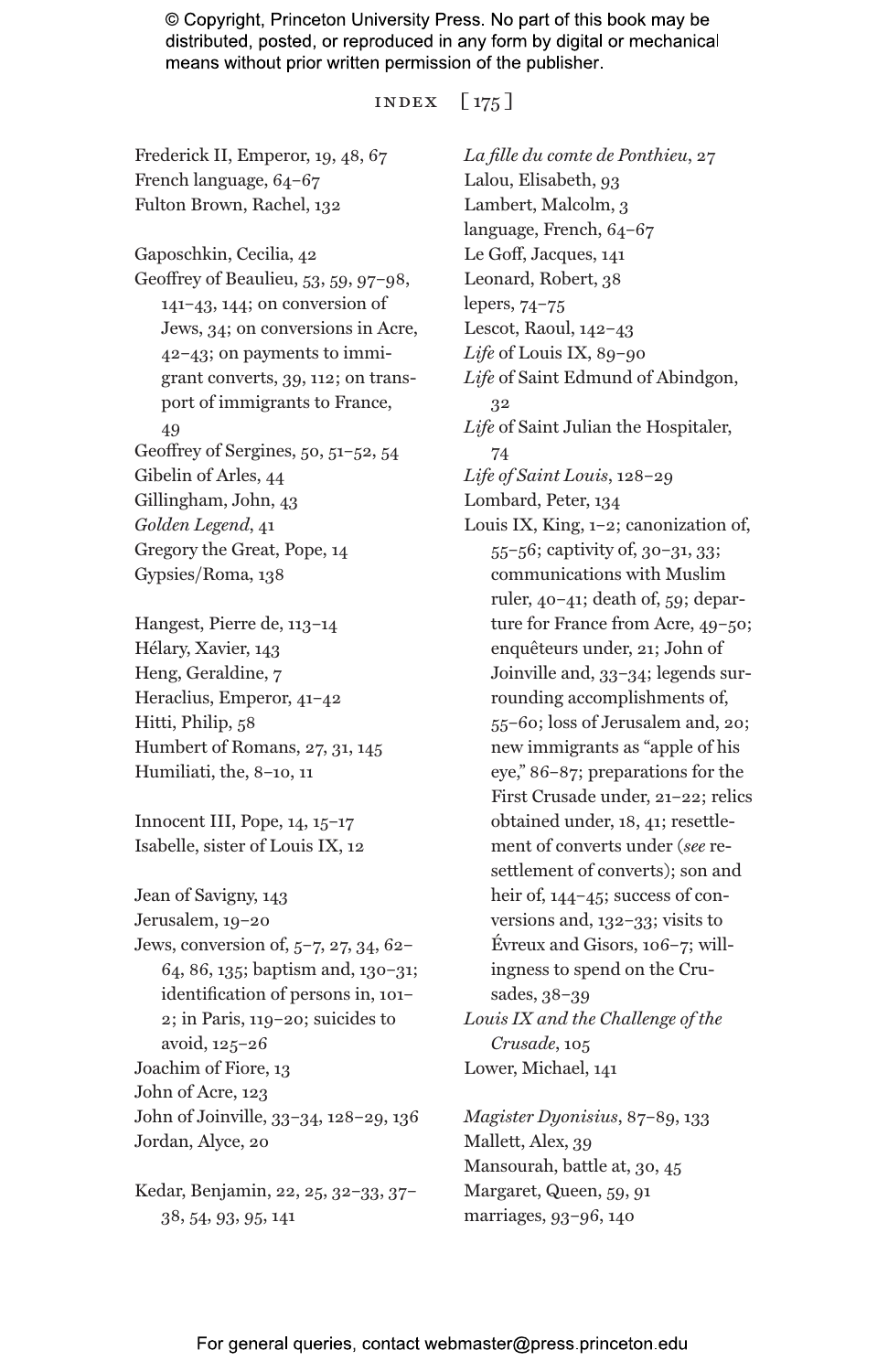#### [ 176 ] Index

Mathieu of Saint-Denis, 144–45 Mathieu of Vendôme, 106 Mongols, 18–19 Moore, Robert, 3 Morlet, Marie-Thérèse, 102 Munqidh, Usāma b., 58 Muslims, 1–2, 15, 16; Christian mercenaries fighting with, 46–47; conversions of Valencian, 23–24, 142–43; First Crusade and, 22– 23; flight of, 126–27; identification of converted, 102; legend of *raydafrance*, 146–47; marriage practices among, 27–28; otherness of, 128–29; of Outremer (*see* Outremer); princesses of, 26–27; release of Christian prisoners by, 44–45; transported to England after conversion, 43–44 nativist hostility toward converts, 133–36 occupations of converts, 115–18, 120–21 *Olim*, 85–86 ombudsmen assigned to look after immigrants, 83–89 Ordinance of Melun, 5, 62 otherness of converts, 128–29 Outremer, 21–22, 32, 83, 89, 114, 144; descendants of immigrants from, 137; Louis IX's presence at baptisms at, 56–57; money given to converts from, 63; nativist hostility toward immigrants from, 133– 34; number of converts from, 98– 99; transplants to Paris from, 118–19

pagans, 2, 26 Paris, converts in, 118–24 Paris, Matthew, 30, 32, 41, 42, 48, 53–54, 59

Park, Danielle, 16 Parkes, James, 86 payments/pensions made to immigrant converts, 61–63, 79–84, 94– 95, 112–14 Peter the Chanter, 14 Philip III, King, 144–45 Philippe of Cahors, 106 Pied Friars, 11 polygamy, 28 Potin, Yann, 146–47 Powell, James, 71 Primat of Saint-Denis, 46, 53, 59, 142 prostitutes, 4, 129

#### Queen of Sheba, 26

Ramey, Lynn, 127 Raoul of Chevry, 106 *raydafrance*, 146–47 rebaptism, 134–35 resettlement of converts: adjustment to climate in France and, 75–76; baptismal names of, 90–94; clothing and, 71–74; disease and health and, 70–71; documentation of, 97–105; famine and, 77– 79; food and, 71; French language acquisition and, 64–67; lepers and, 74–75; *Magister Dyonisius* and, 87–89; microregions of, 100–109; number of households in, 97–100; occupations and, 115–18, 120–21; omsbudsmen assigned to oversee, 83–89; in Paris, 118–24; payments and, 61–63, 79–84, 94–95, 112–14; problems with, 124–31; towns and hinterlands for, 67–70, *69*, 76–77. *See also* converts Richard I, King of England, 43–44 Rigaud, Eudes, 16, 134 Riley-Smith, Jonathan, 90 Robert II of Artois, 110–11